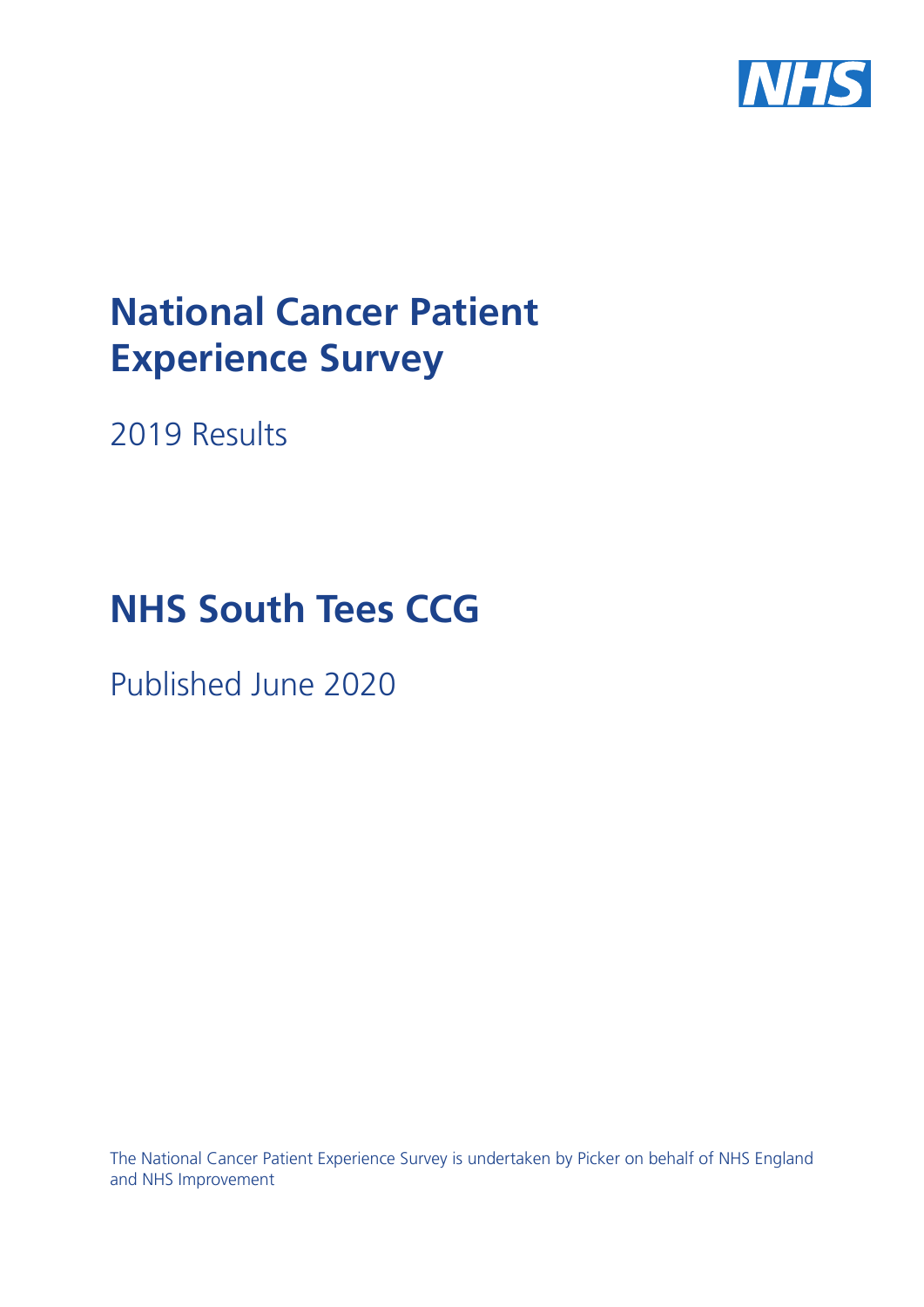# **Executive Summary** Case Mix Adjusted scores

#### **Cancer Dashboard Questions**

The following seven questions are included in phase 1 of the Cancer Dashboard developed by Public Health England and NHS England:

Q61. Patient's average rating of care scored from very poor to very good

| $\Omega$ | $\overline{2}$   | 3                                                             | 4 | 5 | 6 | 7 | 8 | 9   | 10                                                                                            |
|----------|------------------|---------------------------------------------------------------|---|---|---|---|---|-----|-----------------------------------------------------------------------------------------------|
|          |                  |                                                               |   |   |   |   |   | 8.9 |                                                                                               |
|          |                  |                                                               |   |   |   |   |   |     | Q18. Patient definitely involved as much as they wanted in decisions about care and treatment |
|          |                  |                                                               |   |   |   |   |   |     | Q19. Patient given the name of a CNS who would support them through their treatment           |
| 88%      |                  | Q20. Patient found it very or quite easy to contact their CNS |   |   |   |   |   |     |                                                                                               |
| 88%      |                  |                                                               |   |   |   |   |   |     | Q39. Patient always felt they were treated with respect and dignity while in hospital         |
|          | leaving hospital |                                                               |   |   |   |   |   |     | Q41. Hospital staff told patient who to contact if worried about condition or treatment after |
| 59%      | treatment        |                                                               |   |   |   |   |   |     | Q55. General practice staff definitely did everything they could to support patient during    |

### **Questions Outside Expected Range**

|                                                                                                           |            | Case Mix Adjusted Scores   |                            |                   |
|-----------------------------------------------------------------------------------------------------------|------------|----------------------------|----------------------------|-------------------|
|                                                                                                           | 2019 Score | Lower<br>Expected<br>Range | Upper<br>Expected<br>Range | National<br>Score |
| Q22. Hospital staff gave information about support or self-help groups for people with<br>cancer          | 83%        | 84%                        | 92%                        | 88%               |
| Q34. Patient thought there were always or nearly always enough nurses on duty to care for<br>them         | 56%        | 57%                        | 72%                        | 64%               |
| Q40. Patient given clear written information about what should or should not do after<br>leaving hospital | 77%        | 80%                        | 92%                        | 86%               |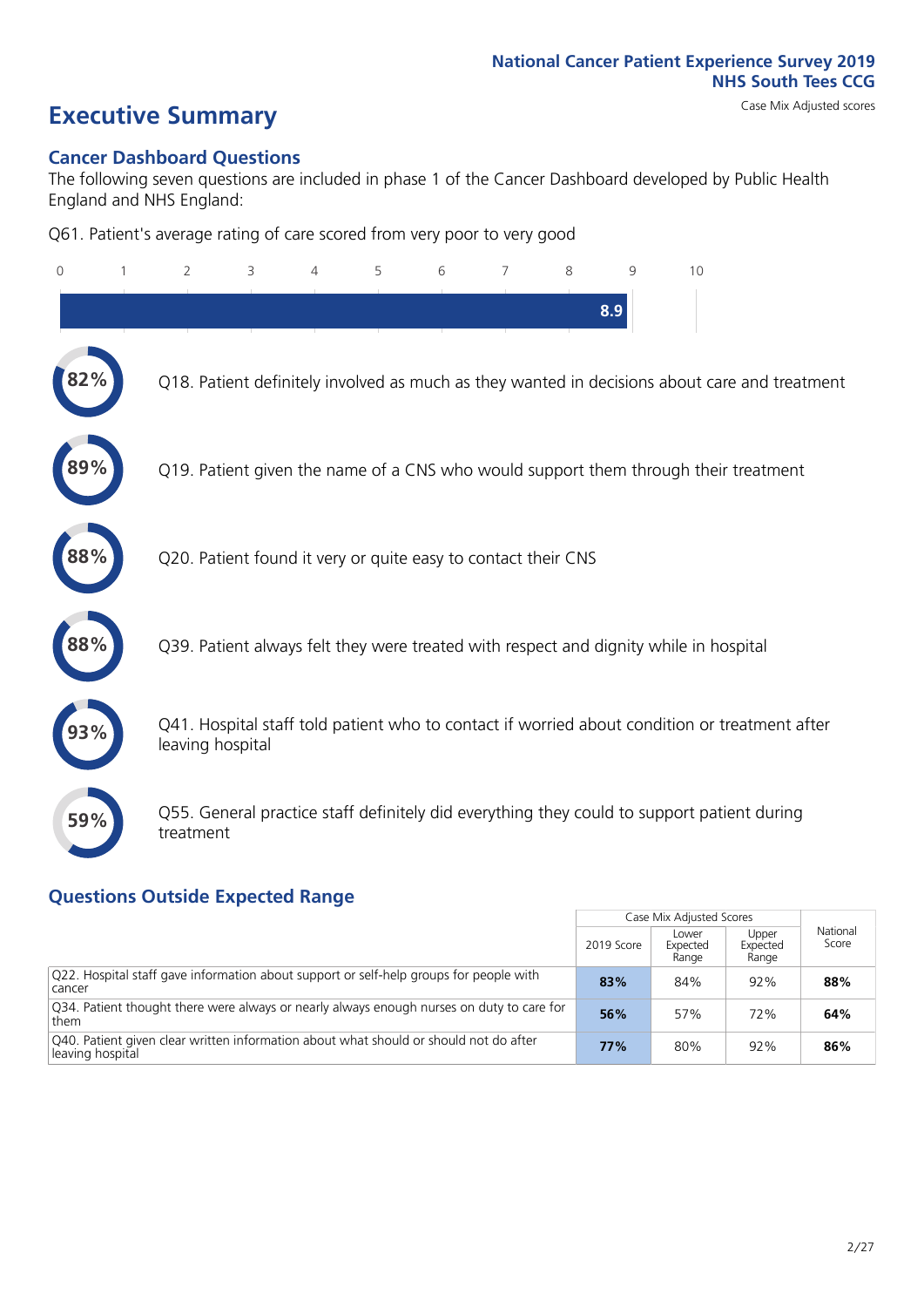# **Introduction**

The National Cancer Patient Experience Survey 2019 is the ninth iteration of the survey first undertaken in 2010. It has been designed to monitor national progress on cancer care; to provide information to drive local quality improvements; to assist commissioners and providers of cancer care; and to inform the work of the various charities and stakeholder groups supporting cancer patients.

The survey was overseen by a national Cancer Patient Experience Advisory Group. This Advisory Group set the principles and objectives of the survey programme and guided questionnaire development. The survey was commissioned and managed by NHS England. The survey provider, Picker, is responsible for designing, running and analysing the survey.

The 2019 survey involved 143 NHS Trusts. Out of 111,366 people, 67,858 people responded to the survey, yielding a response rate of 61%.

# **Methodology**

#### **Eligibility, eldwork and survey methods**

The sample for the survey included all adult (aged 16 and over) NHS patients, with a confirmed primary diagnosis of cancer, discharged from an NHS Trust after an inpatient episode or day case attendance for cancer related treatment in the months of April, May and June 2019. The fieldwork for the survey was undertaken between December 2019 and March 2020.

As in the previous four years, the survey used a mixed mode methodology. Questionnaires were sent by post, with two reminders where necessary, but also included an option to complete the questionnaire online. A Freephone helpline and email was available for respondents to opt out, ask questions about the survey, enable them to complete their questionnaire over the phone and provide access to a translation and interpreting facility for those whose first language was not English.

#### **Case-mix adjustment**

Both unadjusted and adjusted scores are presented in this report. Case-mix adjusted scores allows us to account for the impact that differing patient populations might have on results. By using the case-mix adjusted estimates we can obtain a greater understanding of how a CCG is performing given their patient population. The factors taken into account in this case-mix adjustment are gender, age, ethnic group, deprivation, and tumour group.

#### **Scoring methodology**

Fifty-two questions from the questionnaire are scored as these questions relate directly to patient experience. For all but one question (Q61), scores are presented as the percentage of positive responses out of all scored responses. For Q61, respondents rate their overall care on a scale of 0 to 10, of which the average was calculated for this question's presented score. The percentages in this report have been rounded to the nearest percentage point. Therefore, in some cases the figures do not appear to add up to 100%.

#### **Statistical significance**

In the reporting of 2019 results, appropriate statistical tests have been undertaken to identify unadjusted scores for which the change over time is 'statistically significant'. Thirty-seven scored questions in 2019 have been compared with those of 2018 and a statistically significant change between the two years has been reported where identified.

For the scored questions that are comparable beyond 2018, statistically significant change over the five years has also been reported where identified. A statistically significant difference means that the change in the result is very unlikely to have occurred by sampling variation.

#### **Suppression**

#### **Question-level suppression**

For scores where the base size per question is  $<$ 21, the score will be suppressed and replaced with an asterisk (\*). The base size will include neutral response options.

#### **Double suppression**

If any group within a particular sub-group breakdown (such as the tumour group breakdown) has <21 responses, then the figure for this particular group is suppressed and replaced with an asterisk (\*). If there is only one group within the sub-group breakdown that has <21 respondents, and is therefore suppressed, the group with the next lowest number of respondents is also supressed and replaced with an asterisk (\*) (regardless if it is greater than or less than 21).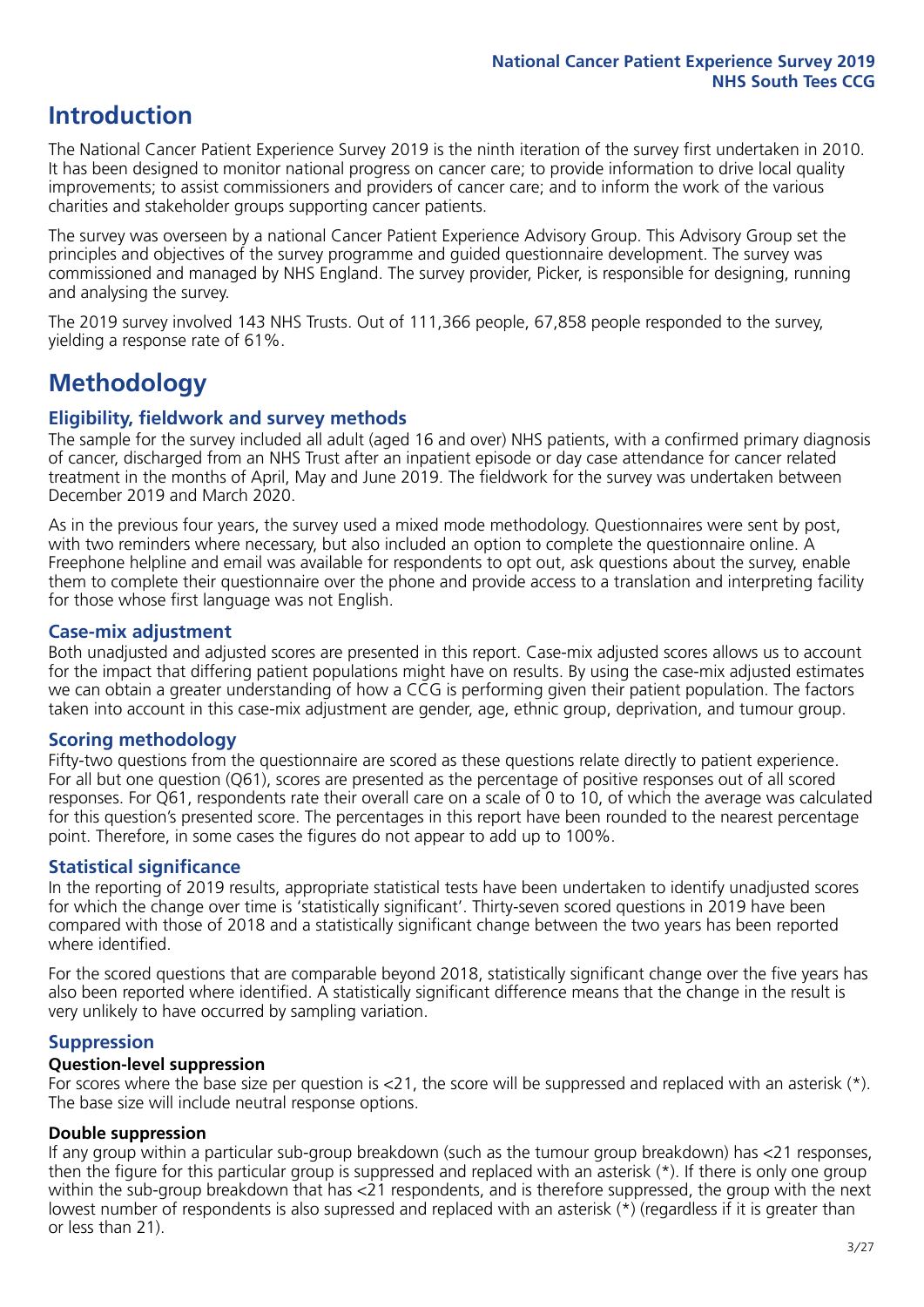# **Understanding the results**

This report shows how this CCG scored for each question in the survey, compared with national results and previous year's results. It is aimed at helping individual CCGs to understand their performance and identify areas for local improvement. Below is a description of the type of results presented within this report and how to understand them.

#### **Expected range charts**

The expected range charts in this report show a bar with the lowest and highest score received for each question nationally. Within this bar, an expected range is given (in grey) and a black diamond represents the actual score for this CCG.

CCGs whose score is above the upper limit of the expected range (in the dark blue) are positive outliers, with a score statistically significantly higher than the national mean. This indicates that the CCG performs better than what CCGs of the same size and demographics are expected to perform. The opposite is true if the score is below the lower limit of the expected range (in the light blue); these are negative outliers. For scores within the expected range (in the grey), the score is what we would expect given the CCG's size and demographics.

#### **Comparability tables**

The comparability tables show the 2018 and 2019 unadjusted scores for this CCG for each scored question. If there is a significant change from 2018 and 2019 or overall from 2015 to 2019, an arrow will be presented for the direction of change. The adjusted 2019 score will also be presented for each scored question along with the lower and upper expected range and national score. Scores above the upper limit of the expected range will be highlighted dark blue, scores below the lower limit of the expected range will be highlighted light blue, and scores within the lower and upper limit of the expected ranges will be highlighted grey.

#### **Tumour type tables**

The tumour type tables show the unadjusted scores for each scored question for each of the 13 tumour groups. The national score for that tumour group is also shown. Unadjusted scores for the same tumour type across different CCGs may not be comparable, as they do not account for the impact that differing patient populations might have on results. Central nervous system is abbreviated as 'CNS' and lower gastrointestinal tract is abbreviated as 'LGT' throughout this report.

#### **Year on year charts**

The year on year charts show five columns representing the unadjusted scores of the last five years (2015, 2016, 2017, 2018 and 2019) for each scored question.

#### **Notes on specific questions**

Following the development phase of the 2019 survey, several changes were made to the questionnaire. Six scored questions were amended (Q5, Q18, Q30, Q35, Q56 and Q60) and one non-scored question (Q29) was amended that impacted the comparability of questions Q30 to Q41. Of all questions changed or impacted by change, only Q60 is presented with historical comparisons; though the results should be interpreted with caution.

#### **Unadjusted data and case-mix adjusted data**

Unadjusted data should be used to see the actual responses from patients relating to the CCG. Case-mix adjusted data, together with expected ranges, should be used to understand whether the results are significantly higher or lower than national results taking account of the patient mix.

### **Further information**

This research was carried out in accordance with the international standard for organisations conducting social research (accreditation to ISO20252:2012; certificate number GB08/74322). The 2019 survey data has been produced and published in line with the Code of Practice for Official Statistics.

For more information on the methodology, please see the Technical Document. It can be viewed along with the 2019 questionnaire and survey quidance on the website at [www.ncpes.co.uk](https://www.ncpes.co.uk/supporting-documents). For all other outputs at National, Trust, CCG and Cancer Alliance level, please see the PDF reports, Excel tables and dashboards at [www.ncpes.co.uk.](https://www.ncpes.co.uk/current-results)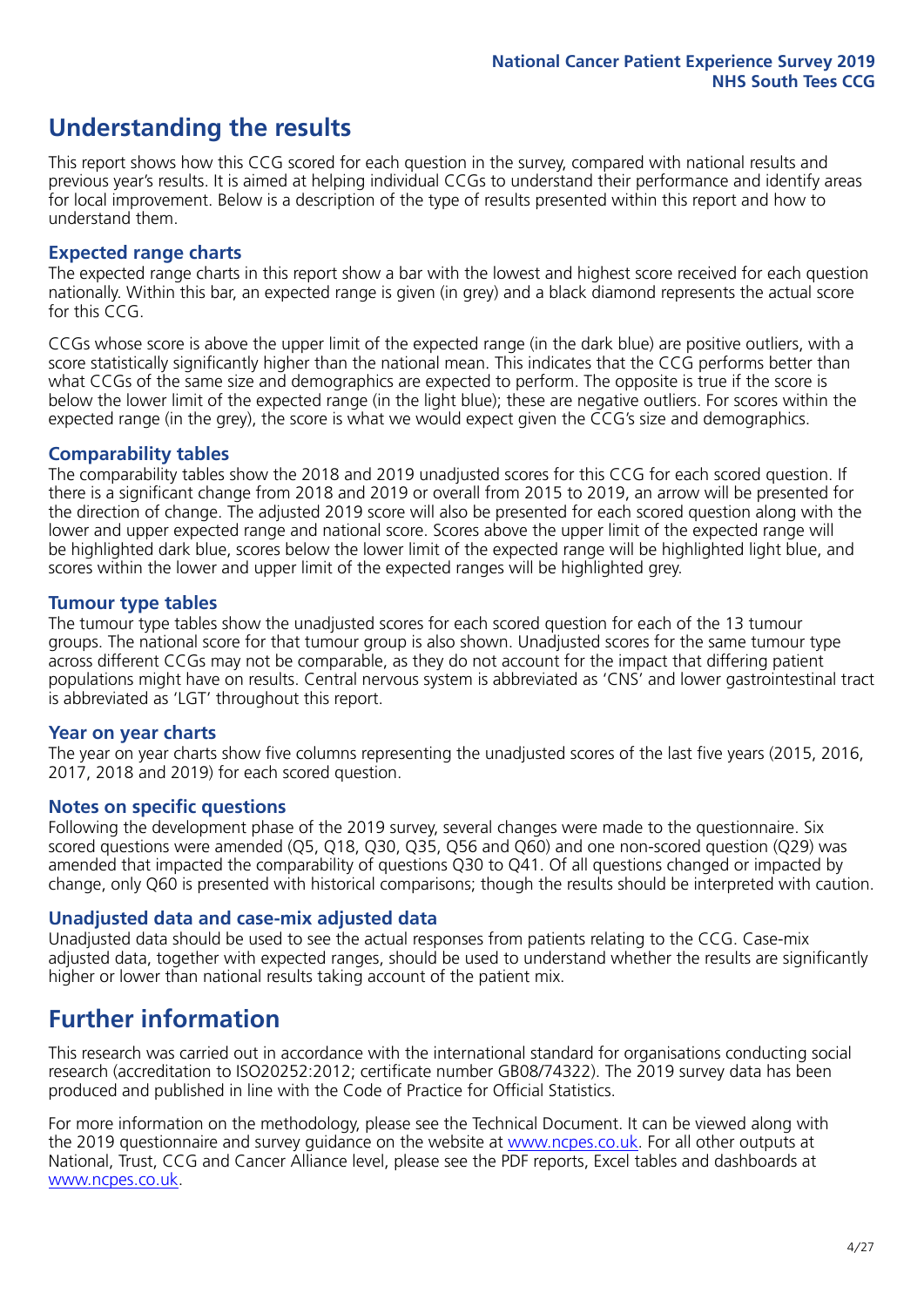### **Response Rate**

#### **Overall Response Rate**

309 patients responded out of a total of 515 patients, resulting in a response rate of 60%.

|          | Sample Size | Adjusted<br>Sample | Completed | Response Rate |
|----------|-------------|--------------------|-----------|---------------|
| CCG      | 568         | 515                | 309       | 60%           |
| National | 119,855     | 111.366            | 67,858    | 61%           |

#### **Respondents by Survey Type**

|                            | Number of<br>Respondents |
|----------------------------|--------------------------|
| Online                     | 25                       |
| Paper                      | 284                      |
| Phone                      | $\left( \right)$         |
| <b>Translation Service</b> |                          |

#### **Respondents by Tumour Group**

|                      | Number of<br>Respondents |
|----------------------|--------------------------|
| Brain / CNS          | $\mathcal{P}$            |
| <b>Breast</b>        | 61                       |
| Colorectal / LGT     | 28                       |
| Gynaecological       | 1 <sub>3</sub>           |
| Haematological       | 51                       |
| <b>Head and Neck</b> | 17                       |
| Lung                 | 44                       |
| Prostate             | 19                       |
| Sarcoma              | 3                        |
| Skin                 | 8                        |
| <b>Upper Gastro</b>  | 20                       |
| Urological           | 17                       |
| Other                | 26                       |

#### **Respondents by Age and Gender**

Respondents year of birth has been used to determine age. This information has been amalgamated into 8 age bands. The age and gender distribution for the CCG was as follows:

|        | Age 16-24 | Age 25-34 | Age 35-44 | Age 45-54 | Age 55-64 | Age 65-74 | Age 75-84 | Age 85+ | Total |
|--------|-----------|-----------|-----------|-----------|-----------|-----------|-----------|---------|-------|
| Male   |           |           |           |           | 33        | 45        | 41        |         | 136   |
| Female |           |           |           | 25        | 41        | 62        | 36        |         | 173   |
| Total  |           |           |           | 34        | 74        | 107       |           | 10      | 309   |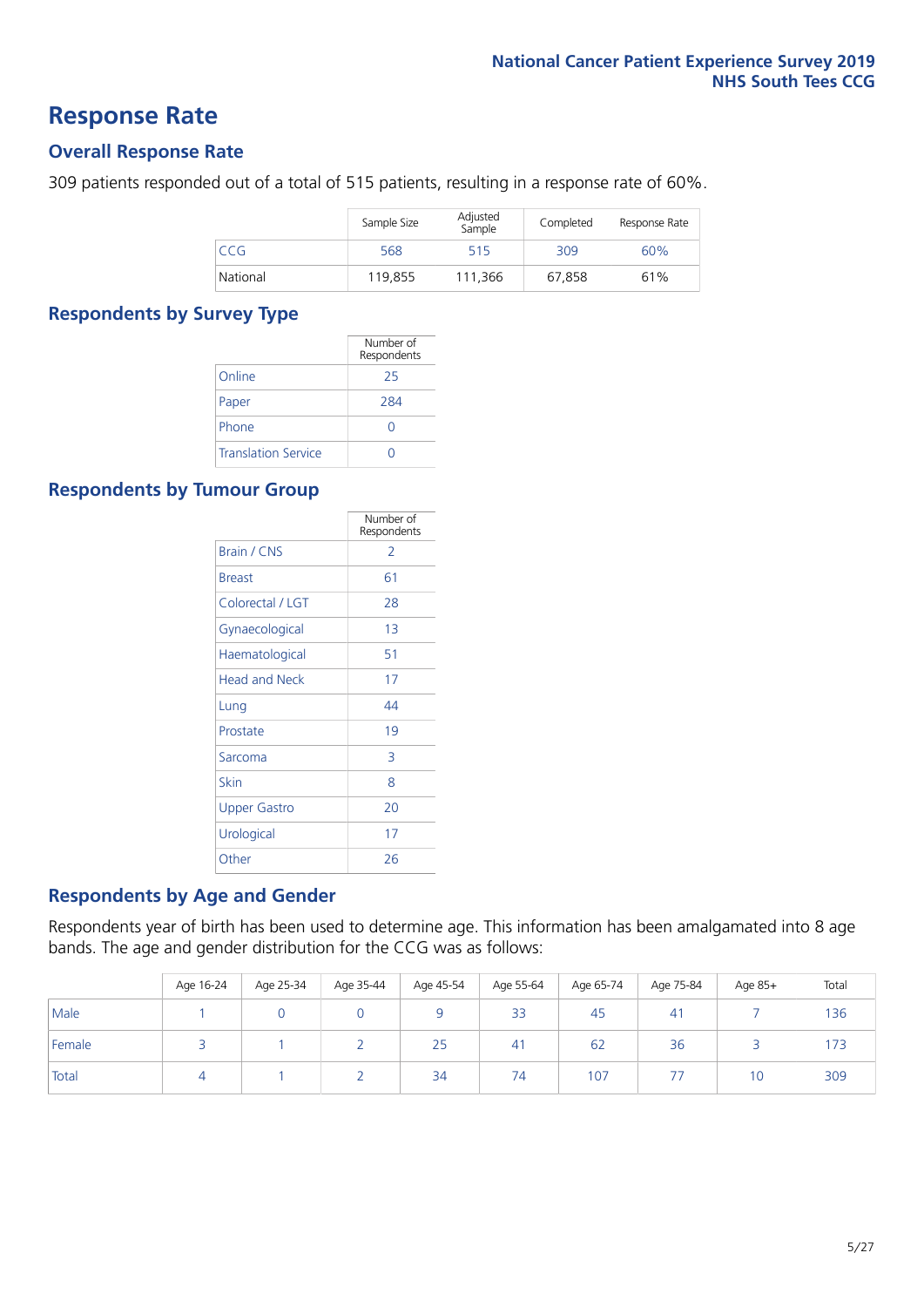# **Expected Range Charts**

| Lower Expected Range<br>Average                                                                                                                                                                                                                                                                                                                                                                                                                                                                                             | Upper Expected Range<br>Case Mix Adjusted Score |     |         |     |     |     |            |                   |                   |                   |          |
|-----------------------------------------------------------------------------------------------------------------------------------------------------------------------------------------------------------------------------------------------------------------------------------------------------------------------------------------------------------------------------------------------------------------------------------------------------------------------------------------------------------------------------|-------------------------------------------------|-----|---------|-----|-----|-----|------------|-------------------|-------------------|-------------------|----------|
| <b>SEEING YOUR GP</b><br>Q1. Saw GP once or twice before being told they needed to go to<br>hospital<br>Q2. Patient thought they were seen as soon as necessary                                                                                                                                                                                                                                                                                                                                                             | $0\%$                                           | 10% | 20%     | 30% | 40% | 50% | 60%        | 70%               | 80%<br>81%<br>84% |                   | 90% 100% |
| <b>DIAGNOSTIC TESTS</b><br>Q5. Received all the information needed about the test<br>Q6. The length of time waiting for the test to be done was about<br>right<br>Q7. Test results explained in completely understandable way                                                                                                                                                                                                                                                                                               | $0\%$                                           | 10% | 20%     | 30% | 40% | 50% | 60%        | 70%               | 80%<br>75%        | 93%<br>87%        | 90% 100% |
| <b>FINDING OUT WHAT WAS WRONG WITH YOU</b><br>Q10. Patient told they could bring a family member or friend when<br>first told they had cancer<br>Q11. Patient felt they were told sensitively that they had cancer<br>Q12. Patient completely understood the explanation of what was<br>wrong<br>Q13. Patient given easy to understand written information about<br>the type of cancer they had                                                                                                                             | 0%                                              | 10% | 20%     | 30% | 40% | 50% | 60%        | 70%<br>74%        | 80%<br>80%<br>76% | 88%               | 90% 100% |
| <b>DECIDING THE BEST TREATMENT FOR YOU</b><br>Q14. Patient felt that treatment options were completely explained<br>Q15. Patient felt possible side effects were definitely explained in<br>an understandable way<br>Q16. Patient definitely given practical advice and support in dealing<br>with side effects of treatment<br>Q17. Patient definitely told about side effects that could affect<br>them in the future<br>Q18. Patient definitely involved as much as they wanted in<br>decisions about care and treatment | $0\%$                                           | 10% | 20%     | 30% | 40% | 50% | 60%<br>57% | 70%<br>73%<br>66% | 80%<br>82%        | 87%               | 90% 100% |
| <b>CLINICAL NURSE SPECIALIST (CNS)</b><br>Q19. Patient given the name of a CNS who would support them<br>through their treatment<br>Q20. Patient found it very or quite easy to contact their CNS<br>Q21. Patient got understandable answers to important questions<br>all or most of the time                                                                                                                                                                                                                              | $0\%$                                           |     | 10% 20% | 30% | 40% | 50% | 60%        | 70%               | 80%               | 89%<br>88%<br>90% | 90% 100% |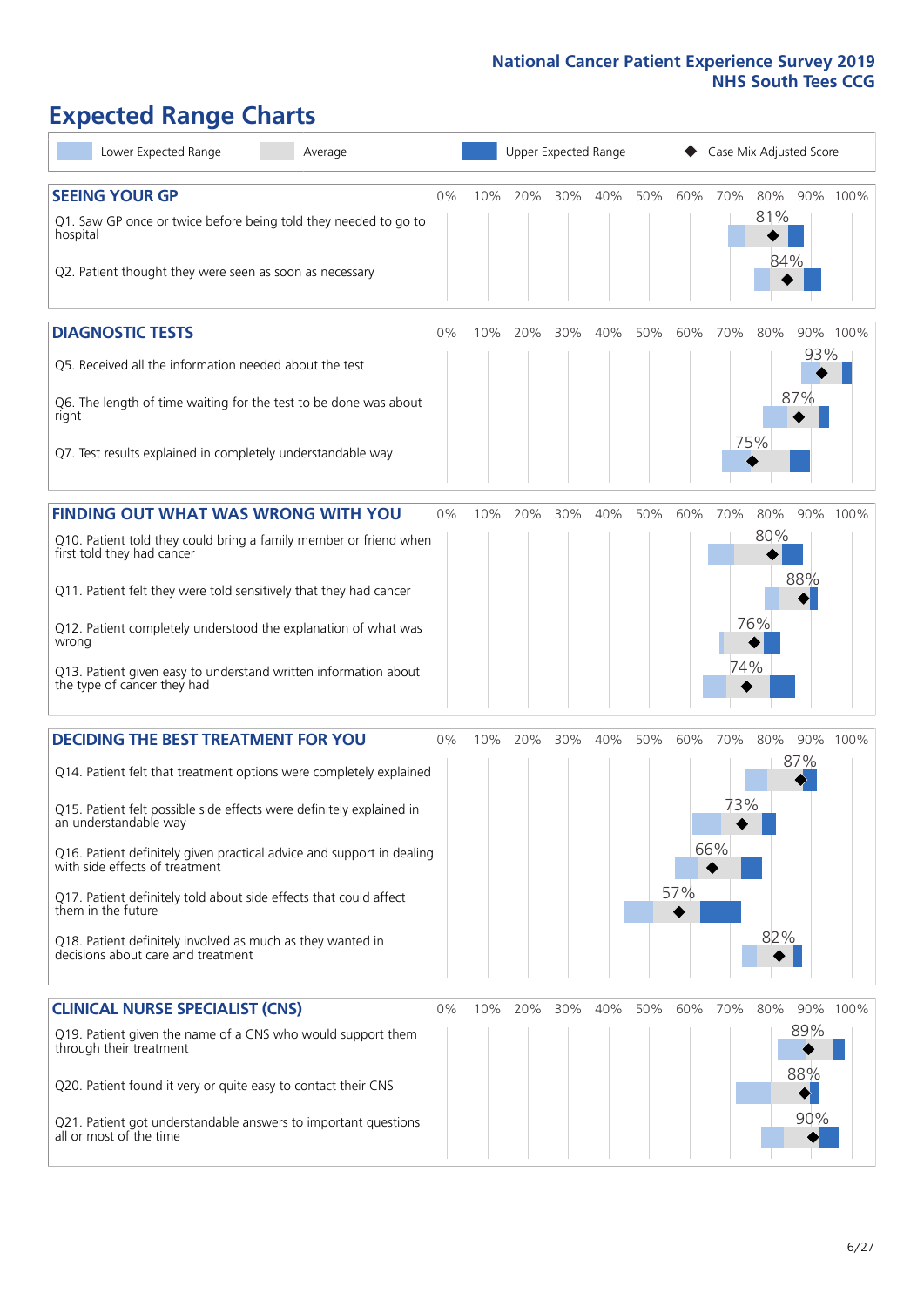# **Expected Range Charts**

| Lower Expected Range<br>Average                                                                                                                                                                                 |    |     |     | Upper Expected Range |     |     |     |     | Case Mix Adjusted Score |     |          |
|-----------------------------------------------------------------------------------------------------------------------------------------------------------------------------------------------------------------|----|-----|-----|----------------------|-----|-----|-----|-----|-------------------------|-----|----------|
| <b>SUPPORT FOR PEOPLE WITH CANCER</b><br>Q22. Hospital staff gave information about support or self-help<br>groups for people with cancer<br>Q23. Hospital staff discussed or gave information about the impact | 0% | 10% | 20% | 30%                  | 40% | 50% | 60% | 70% | 80%<br>83%<br>84%       |     | 90% 100% |
| cancer could have on day to day activities<br>Q24. Hospital staff gave information on getting financial help or<br>possible benefits                                                                            |    |     |     |                      |     |     | 60% |     | 78%                     |     |          |
| Q25. Hospital staff told patient they could get free prescriptions                                                                                                                                              |    |     |     |                      |     |     |     |     |                         |     |          |
| <b>OPERATIONS</b>                                                                                                                                                                                               | 0% | 10% | 20% | 30%                  | 40% | 50% | 60% | 70% | 80%                     |     | 90% 100% |
| Q27. Beforehand, patient had all the information needed about the<br>operation                                                                                                                                  |    |     |     |                      |     |     |     |     |                         | 94% |          |
| Q28. Afterwards, staff completely explained how operation had<br>gone in understandable way                                                                                                                     |    |     |     |                      |     |     |     |     | 81%                     |     |          |
| <b>HOSPITAL CARE AS AN INPATIENT</b>                                                                                                                                                                            | 0% | 10% | 20% | 30%                  | 40% | 50% | 60% | 70% | 80%                     |     | 90% 100% |
| Q30. Hospital staff didn't talk in front of patient as if patient wasn't<br>there                                                                                                                               |    |     |     |                      |     |     |     |     | 80%<br>81%              |     |          |
| Q31. Patient had confidence and trust in all doctors treating them                                                                                                                                              |    |     |     |                      |     |     |     |     |                         |     |          |
| Q32. Patient's family or someone close definitely felt able to talk to<br>a doctor                                                                                                                              |    |     |     |                      |     |     |     | 72% |                         |     |          |
| Q33. Patient had confidence and trust in all the ward nurses<br>treating them                                                                                                                                   |    |     |     |                      |     |     |     | 75% |                         |     |          |
| Q34. Patient thought there were always or nearly always enough<br>nurses on duty to care for them                                                                                                               |    |     |     |                      |     |     | 56% |     |                         |     |          |
| Q35. All hospital staff asked patient what name they prefer to be<br>called by                                                                                                                                  |    |     |     |                      |     |     |     | 74% |                         |     |          |
| Q36. Patient always given enough privacy when discussing<br>condition or treatment                                                                                                                              |    |     |     |                      |     |     |     |     |                         | 87% |          |
| Q37. Patient definitely found hospital staff to discuss worries or<br>fears during their inpatient visit                                                                                                        |    |     |     |                      |     | 52% |     |     |                         |     |          |
| Q38. Hospital staff definitely did everything they could to help<br>control pain                                                                                                                                |    |     |     |                      |     |     |     |     | 80%                     |     |          |
| Q39. Patient always felt they were treated with respect and dignity<br>while in hospital                                                                                                                        |    |     |     |                      |     |     |     |     |                         | 88% |          |
| Q40. Patient given clear written information about what should or<br>should not do after leaving hospital                                                                                                       |    |     |     |                      |     |     |     |     | 77%                     |     |          |
| Q41. Hospital staff told patient who to contact if worried about<br>condition or treatment after leaving hospital                                                                                               |    |     |     |                      |     |     |     |     |                         | 93% |          |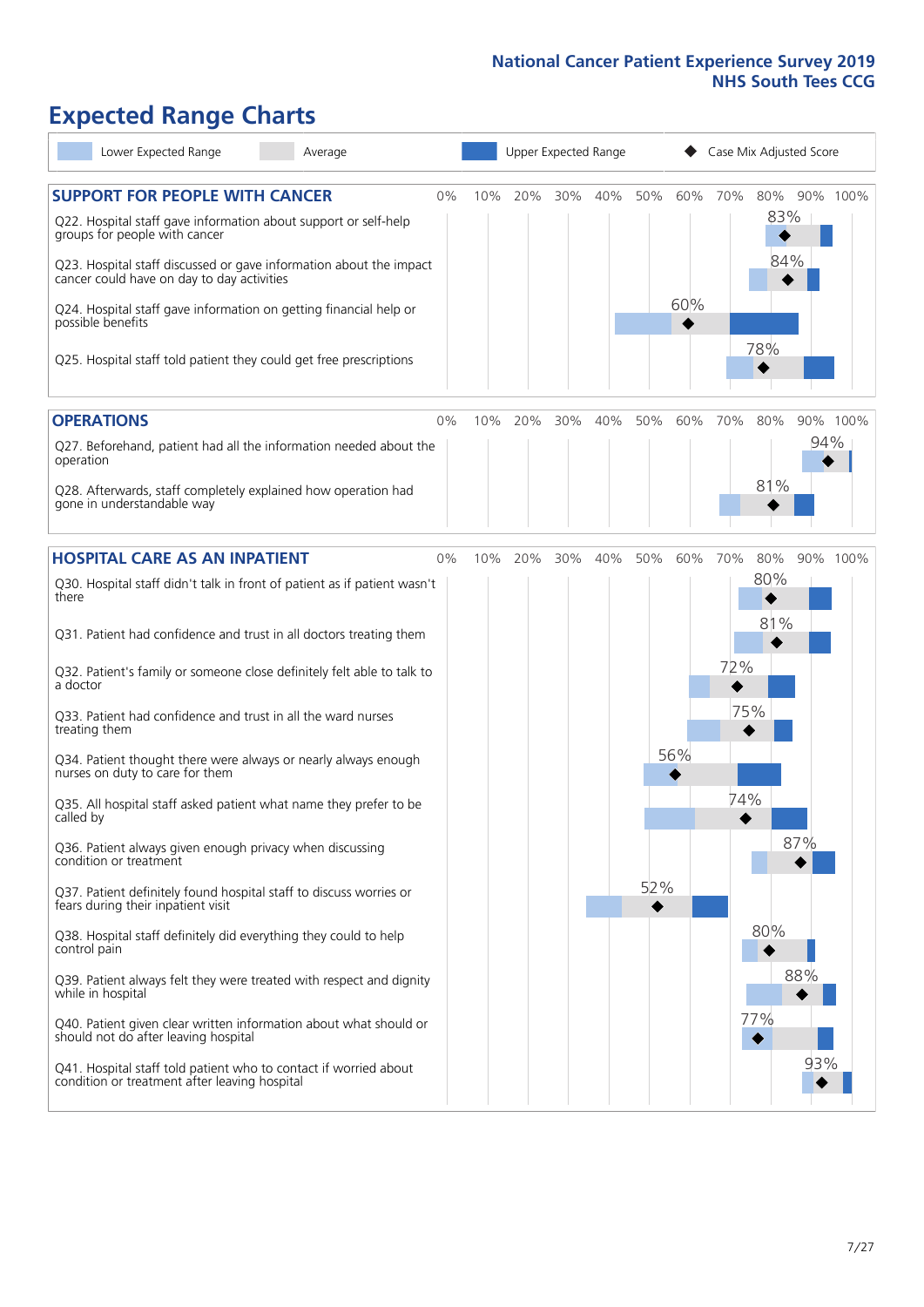# **Expected Range Charts**

| Lower Expected Range                                                                                                  | Average |          |     |     |     | Upper Expected Range |     |     |     | Case Mix Adjusted Score |     |          |
|-----------------------------------------------------------------------------------------------------------------------|---------|----------|-----|-----|-----|----------------------|-----|-----|-----|-------------------------|-----|----------|
| <b>HOSPITAL CARE AS A DAY PATIENT / OUTPATIENT 0%</b>                                                                 |         |          | 10% | 20% | 30% | 40%                  | 50% | 60% | 70% | 80%                     |     | 90% 100% |
| Q43. Patient definitely found hospital staff to discuss worries or<br>fears during their outpatient or day case visit |         |          |     |     |     |                      |     |     | 73% |                         |     |          |
| Q44. Cancer doctor had the right documents at patient's last<br>outpatient appointment                                |         |          |     |     |     |                      |     |     |     |                         |     | 96%      |
| Q46. Beforehand patient completely had all information needed<br>about radiotherapy treatment                         |         |          |     |     |     |                      |     |     |     |                         | 86% |          |
| Q47. Patient completely given understandable information about<br>whether radiotherapy was working                    |         |          |     |     |     |                      |     | 63% |     |                         |     |          |
| Q49. Beforehand patient completely had all information needed<br>about chemotherapy treatment                         |         |          |     |     |     |                      |     |     |     | 83%                     |     |          |
| Q50. Patient given enough information about whether<br>chemotherapy was working in a completely understandable way    |         |          |     |     |     |                      |     |     | 66% |                         |     |          |
| <b>HOME CARE AND SUPPORT</b>                                                                                          |         | 0%       | 10% | 20% | 30% | 40%                  | 50% | 60% | 70% | 80%                     |     | 90% 100% |
| Q51. Hospital staff definitely gave family or someone close all the<br>information needed to help care at home        |         |          |     |     |     |                      |     | 62% |     |                         |     |          |
| Q52. Patient definitely given enough support from health or social<br>services during treatment                       |         |          |     |     |     |                      |     | 55% |     |                         |     |          |
| Q53. Patient definitely given enough support from health or social<br>services after treatment                        |         |          |     |     |     |                      | 45% |     |     |                         |     |          |
| <b>CARE FROM YOUR GENERAL PRACTICE</b>                                                                                |         | $0\%$    | 10% | 20% | 30% | 40%                  | 50% | 60% | 70% | 80%                     |     | 90% 100% |
| Q54. GP given enough information about patient's condition and<br>treatment                                           |         |          |     |     |     |                      |     |     |     |                         | 92% |          |
| Q55. General practice staff definitely did everything they could to<br>support patient during treatment               |         |          |     |     |     |                      |     | 59% |     |                         |     |          |
| <b>YOUR OVERALL NHS CARE</b>                                                                                          |         | 0%       | 10% | 20% | 30% | 40%                  | 50% | 60% | 70% | 80%                     |     | 90% 100% |
| Q56. Different people treating and caring for patient always work<br>well together to give best possible care         |         |          |     |     |     |                      |     |     |     | 75%                     |     |          |
| Q57. Patient given a care plan                                                                                        |         |          |     |     | 34% |                      |     |     |     |                         |     |          |
| Q58. Overall the administration of care was good or very good                                                         |         |          |     |     |     |                      |     |     |     |                         | 90% |          |
| Q59. Patient felt length of time for attending clinics and<br>appointments for cancer was about right                 |         |          |     |     |     |                      |     |     | 73% |                         |     |          |
| Q60. Someone discussed with patient whether they would like to<br>take part in cancer research                        |         |          |     |     | 28% |                      |     |     |     |                         |     |          |
|                                                                                                                       |         | $\Omega$ |     | 2   | 3   | 4                    | 5   | 6   |     | 8                       | 9   | 10       |
| Q61. Patient's average rating of care scored from very poor to very<br>good                                           |         |          |     |     |     |                      |     |     |     |                         | 8.9 |          |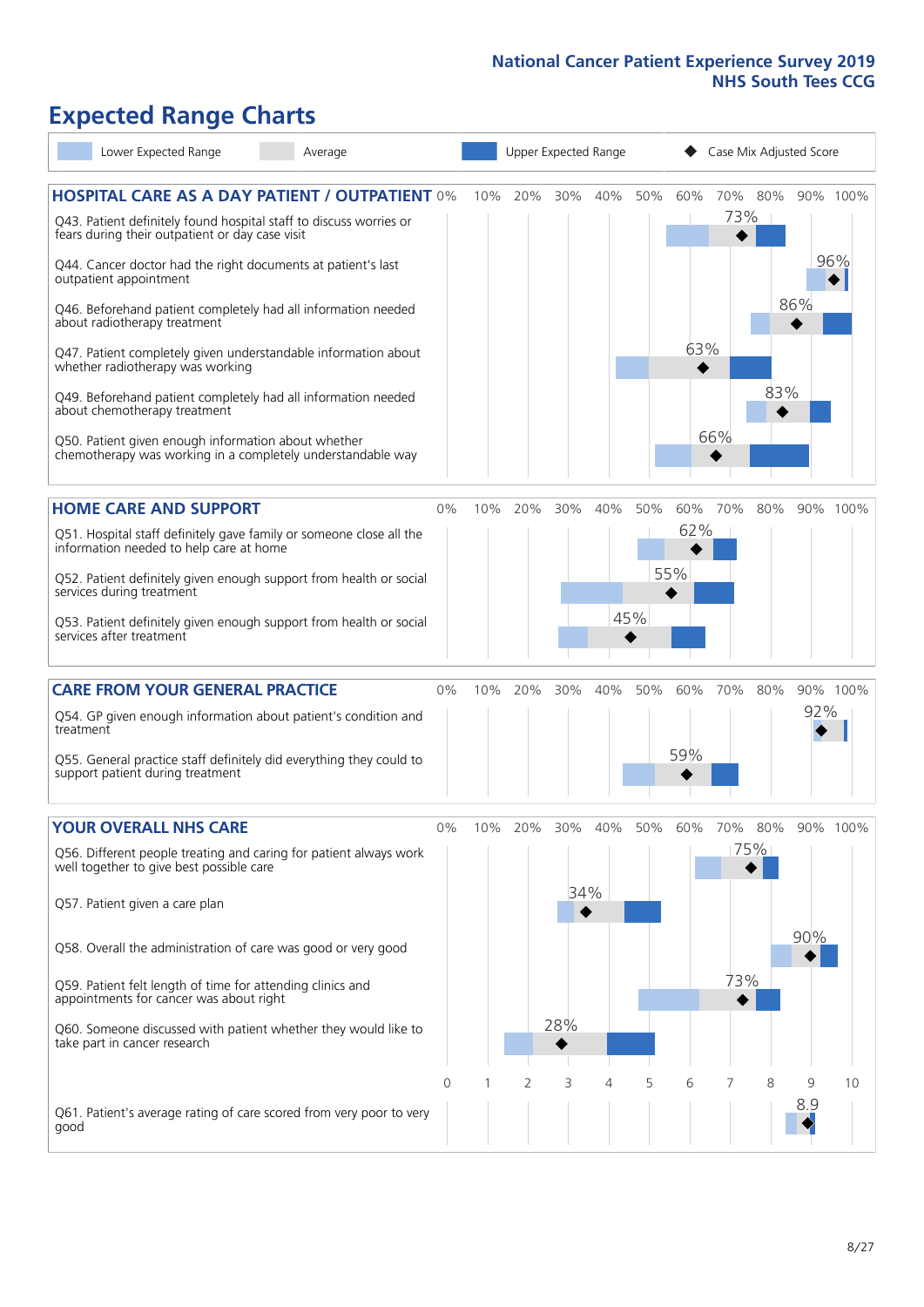# **Comparability Tables**

\* Indicates where a score has been suppressed because there are less than 21 responses.

\*\* No score available for 2018.

 $\triangle$  or  $\nabla$ 

Change 2018-2019: Indicates where 2019 score is significantly higher or lower than 2018 score Change Overall: Indicates significant change overall (2015, 2016, 2017, 2018 and 2019).

Adjusted Score below Lower Expected Range Adjusted Score between Upper and Lower Expected Ranges Adjusted Score above Upper

Expected Range

|                                                                                                                                  |           |               |           | <b>Unadjusted Scores</b> |                            |                   |               | Case Mix Adjusted Scores            |                |                   |
|----------------------------------------------------------------------------------------------------------------------------------|-----------|---------------|-----------|--------------------------|----------------------------|-------------------|---------------|-------------------------------------|----------------|-------------------|
|                                                                                                                                  | 2018<br>n | 2018<br>Score | 2019<br>n | 2019<br>Score            | Change<br>$2018 -$<br>2019 | Change<br>Overall | 2019<br>Score | Lower<br>Expected Expected<br>Range | Upper<br>Range | National<br>Score |
| <b>SEEING YOUR GP</b>                                                                                                            |           |               |           |                          |                            |                   |               |                                     |                |                   |
| Q1. Saw GP once or twice before being told they needed to go<br>to hospital                                                      | 264       | 73%           | 227       | 80%                      |                            |                   | 81%           | 74%                                 | 84%            | 79%               |
| Q2. Patient thought they were seen as soon as necessary                                                                          | 365       | 84%           | 303       | 84%                      |                            |                   | 84%           | 80%                                 | 88%            | 84%               |
| <b>DIAGNOSTIC TESTS</b>                                                                                                          |           |               |           |                          |                            |                   |               |                                     |                |                   |
| O5. Received all the information needed about the test                                                                           | $* *$     | $***$         | 253       | 92%                      |                            |                   | 93%           | 92%                                 | 98%            | 95%               |
| Q6. The length of time waiting for the test to be done was<br>about right                                                        | 322       | 87%           | 261       | 87%                      |                            |                   | 87%           | 84%                                 | 92%            | 88%               |
| Q7. Test results explained in completely understandable way                                                                      | 326       | 79%           | 258       | 75%                      |                            |                   | 75%           | 75%                                 | 85%            | 80%               |
| <b>FINDING OUT WHAT WAS WRONG WITH YOU</b>                                                                                       |           |               |           |                          |                            |                   |               |                                     |                |                   |
| Q10. Patient told they could bring a family member or friend<br>when first told they had cancer                                  | 345       | 81%           | 286       | 81%                      |                            |                   | 80%           | 71%                                 | 83%            | 77%               |
| Q11. Patient felt they were told sensitively that they had cancer                                                                | 370       | 86%           | 307       | 88%                      |                            |                   | 88%           | 82%                                 | 90%            | 86%               |
| Q12. Patient completely understood the explanation of what<br>was wrong                                                          | 373       | 71%           | 303       | 75%                      |                            |                   | 76%           | 68%                                 | 78%            | 73%               |
| Q13. Patient given easy to understand written information<br>about the type of cancer they had                                   | 325       | 74%           | 252       | 73%                      |                            |                   | 74%           | 69%                                 | 80%            | 74%               |
| <b>DECIDING THE BEST TREATMENT FOR YOU</b>                                                                                       |           |               |           |                          |                            |                   |               |                                     |                |                   |
| Q14. Patient felt that treatment options were completely<br>explained                                                            | 333       | 86%           | 266       | 88%                      |                            |                   | 87%           | 79%                                 | 88%            | 83%               |
| Q15. Patient felt possible side effects were definitely explained<br>in an understandable way                                    | 361       | 72%           | 290       | 73%                      |                            |                   | 73%           | 68%                                 | 78%            | 73%               |
| Q16. Patient definitely given practical advice and support in<br>dealing with side effects of treatment                          | 356       | 67%           | 288       | 66%                      |                            |                   | 66%           | 62%                                 | 73%            | 67%               |
| Q17. Patient definitely told about side effects that could affect<br>them in the future                                          | 345       | 55%           | 277       | 58%                      |                            |                   | 57%           | 51%                                 | 63%            | 57%               |
| Q18. Patient definitely involved as much as they wanted in<br>decisions about care and treatment                                 | $**$      | $***$         | 298       | 82%                      |                            |                   | 82%           | 77%                                 | 85%            | 81%               |
|                                                                                                                                  |           |               |           |                          |                            |                   |               |                                     |                |                   |
| <b>CLINICAL NURSE SPECIALIST (CNS)</b><br>Q19. Patient given the name of a CNS who would support them<br>through their treatment | 358       | 90%           | 294       | 90%                      |                            |                   | 89%           | 89%                                 | 95%            | 92%               |

| Q19. Patient given the name of a CNS who would support them<br>through their treatment    | 358 | 90% | 294 | 90% |  | 89% | 89% | 95% | 92% |
|-------------------------------------------------------------------------------------------|-----|-----|-----|-----|--|-----|-----|-----|-----|
| Q20. Patient found it very or quite easy to contact their CNS                             | 280 | 89% | 231 | 89% |  | 88% | 80% | 90% | 85% |
| Q21. Patient got understandable answers to important<br>questions all or most of the time | 269 | 91% | 222 | 90% |  | 90% | 83% | 92% | 87% |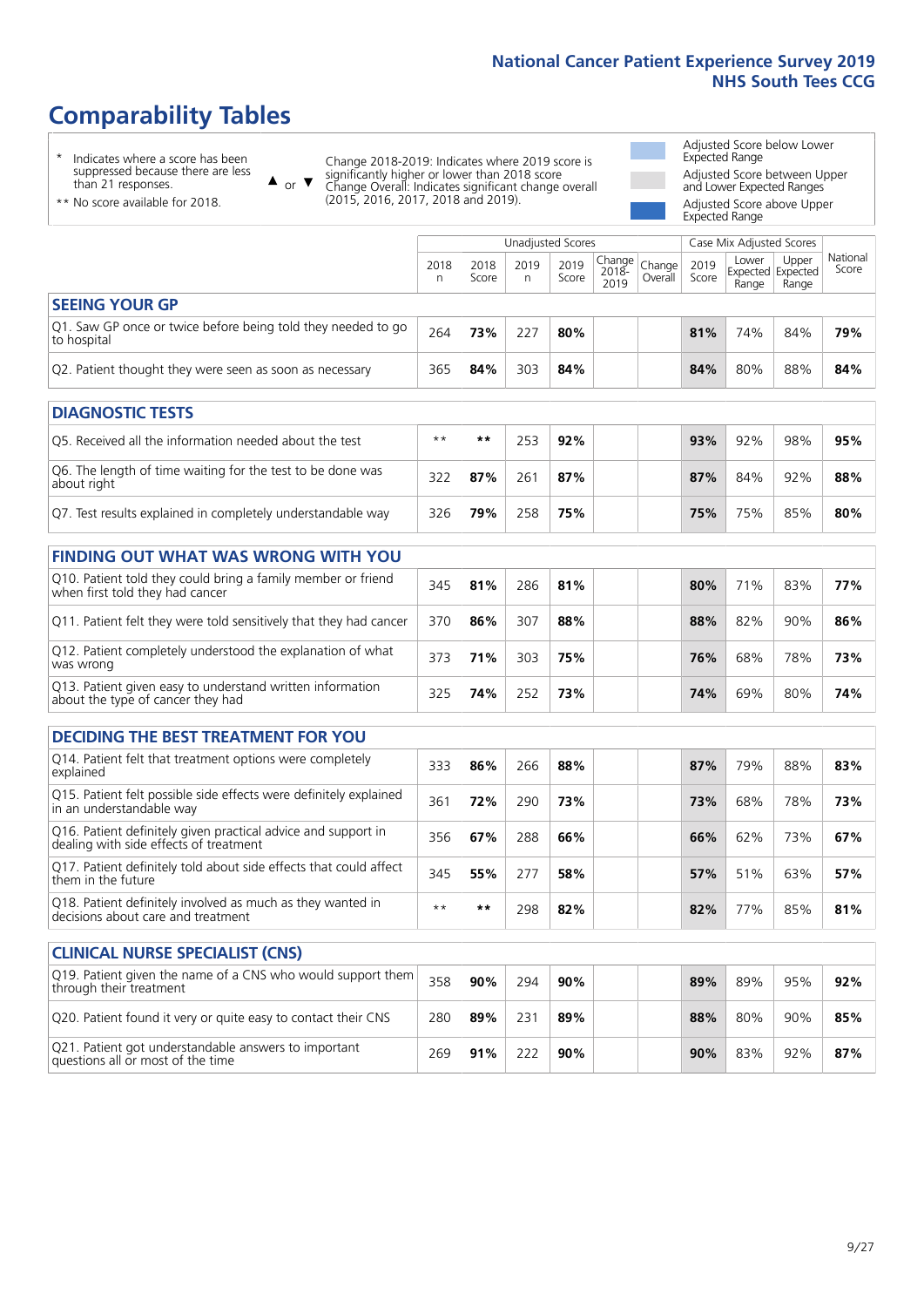# **Comparability Tables**

\* Indicates where a score has been suppressed because there are less than 21 responses.

\*\* No score available for 2018.

 $\triangle$  or  $\nabla$ 

Change 2018-2019: Indicates where 2019 score is significantly higher or lower than 2018 score Change Overall: Indicates significant change overall (2015, 2016, 2017, 2018 and 2019).

Adjusted Score below Lower Expected Range Adjusted Score between Upper and Lower Expected Ranges Adjusted Score above Upper Expected Range

|                                                                                                                   |              |               | Unadjusted Scores |               |                         |                   |               | Case Mix Adjusted Scores            |                |                   |
|-------------------------------------------------------------------------------------------------------------------|--------------|---------------|-------------------|---------------|-------------------------|-------------------|---------------|-------------------------------------|----------------|-------------------|
|                                                                                                                   | 2018<br>n    | 2018<br>Score | 2019<br>n.        | 2019<br>Score | Change<br>2018-<br>2019 | Change<br>Overall | 2019<br>Score | Lower<br>Expected Expected<br>Range | Upper<br>Range | National<br>Score |
| <b>SUPPORT FOR PEOPLE WITH CANCER</b>                                                                             |              |               |                   |               |                         |                   |               |                                     |                |                   |
| Q22. Hospital staff gave information about support or self-help<br>groups for people with cancer                  | 283          | 83%           | 237               | 83%           |                         |                   | 83%           | 84%                                 | 92%            | 88%               |
| Q23. Hospital staff discussed or gave information about the<br>impact cancer could have on day to day activities  | 254          | 83%           | 212               | 84%           |                         |                   | 84%           | 79%                                 | 89%            | 84%               |
| Q24. Hospital staff gave information on getting financial help or<br>possible benefits                            | 203          | 55%           | 179               | 61%           |                         |                   | 60%           | 55%                                 | 70%            | 63%               |
| Q25. Hospital staff told patient they could get free prescriptions                                                | 161          | 76%           | 143               | 78%           |                         |                   | 78%           | 76%                                 | 88%            | 82%               |
| <b>OPERATIONS</b>                                                                                                 |              |               |                   |               |                         |                   |               |                                     |                |                   |
| Q27. Beforehand, patient had all the information needed about<br>the operation                                    | 218          | 96%           | 147               | 94%           |                         |                   | 94%           | 93%                                 | 99%            | 96%               |
| Q28. Afterwards, staff completely explained how operation had<br>gone in understandable way                       | 220          | 76%           | 143               | 80%           |                         |                   | 81%           | 73%                                 | 86%            | 79%               |
| <b>HOSPITAL CARE AS AN INPATIENT</b>                                                                              |              |               |                   |               |                         |                   |               |                                     |                |                   |
| Q30. Hospital staff didn't talk in front of patient as if patient<br>wasn't there                                 | $* *$        | $***$         | 157               | 80%           |                         |                   | 80%           | 78%                                 | 89%            | 84%               |
| Q31. Patient had confidence and trust in all doctors treating<br>them                                             | $**$         | $***$         | 162               | 81%           |                         |                   | 81%           | 78%                                 | 89%            | 84%               |
| Q32. Patient's family or someone close definitely felt able to talk<br>to a doctor                                | $**$         | **            | 147               | 72%           |                         |                   | 72%           | 65%                                 | 79%            | 72%               |
| Q33. Patient had confidence and trust in all the ward nurses<br>treating them                                     | $**$         | $***$         | 162               | 75%           |                         |                   | 75%           | 67%                                 | 81%            | 74%               |
| Q34. Patient thought there were always or nearly always<br>enough nurses on duty to care for them                 | $**$         | $***$         | 161               | 57%           |                         |                   | 56%           | 57%                                 | 72%            | 64%               |
| Q35. All hospital staff asked patient what name they prefer to<br>be called by                                    | $* *$        | $**$          | 160               | 75%           |                         |                   | 74%           | 61%                                 | 80%            | 71%               |
| Q36. Patient always given enough privacy when discussing<br>condition or treatment                                | $**$         | $***$         | 160               | 88%           |                         |                   | 87%           | 79%                                 | 90%            | 85%               |
| Q37. Patient definitely found hospital staff to discuss worries or<br>fears during their inpatient visit          | $\star\star$ | $***$         | 128               | 53%           |                         |                   | 52%           | 43%                                 | 61%            | 52%               |
| Q38. Hospital staff definitely did everything they could to help<br>control pain                                  | $**$         | $***$         | 144               | 80%           |                         |                   | 80%           | 77%                                 | 89%            | 83%               |
| Q39. Patient always felt they were treated with respect and<br>dignity while in hospital                          | $* *$        | $***$         | 163               | 88%           |                         |                   | 88%           | 83%                                 | 93%            | 88%               |
| Q40. Patient given clear written information about what should<br>or should not do after leaving hospital         | $**$         | **            | 147               | 77%           |                         |                   | 77%           | 80%                                 | 92%            | 86%               |
| Q41. Hospital staff told patient who to contact if worried about<br>condition or treatment after leaving hospital | $* *$        | $***$         | 155               | 92%           |                         |                   | 93%           | 91%                                 | 98%            | 94%               |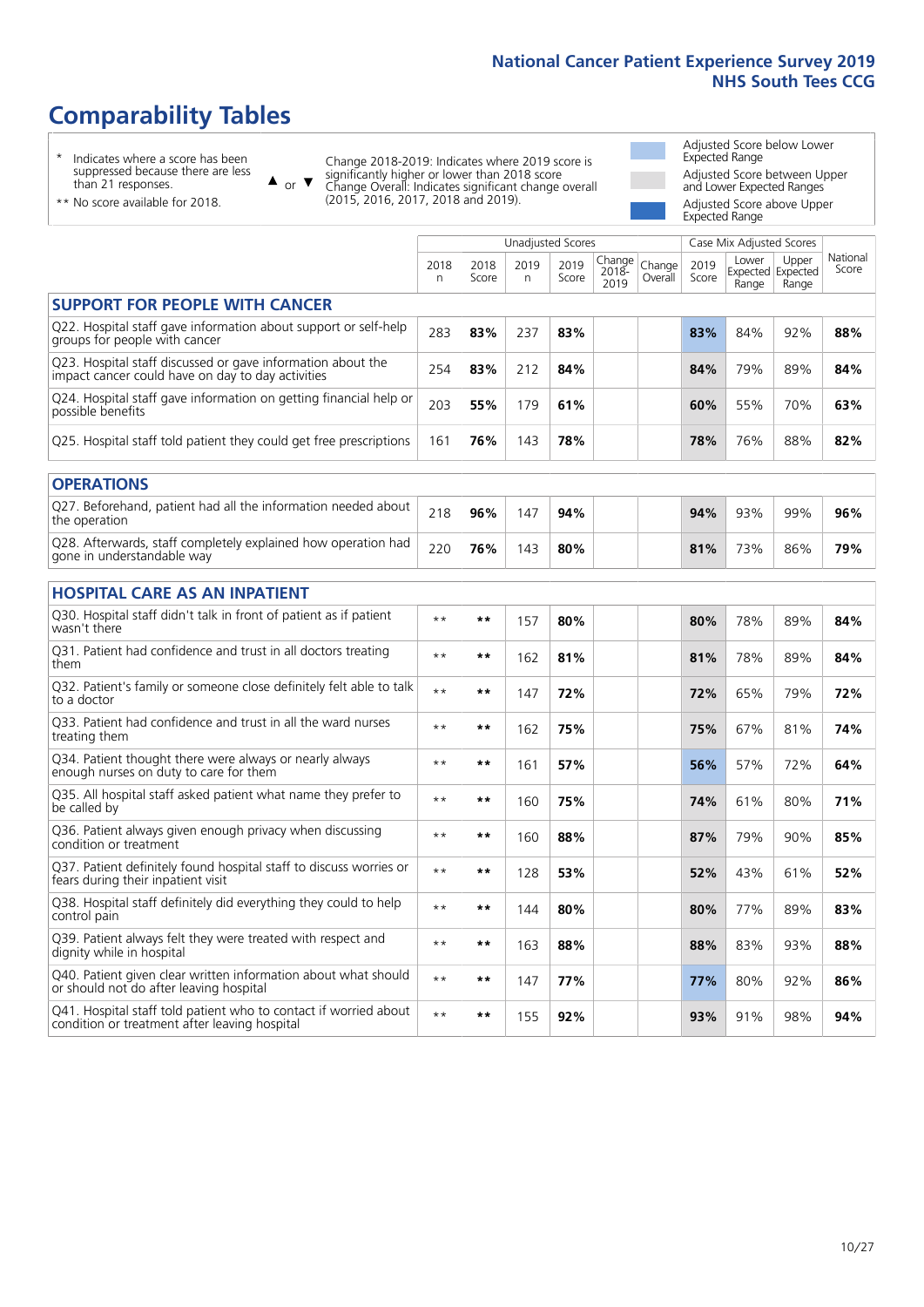# **Comparability Tables**

\* Indicates where a score has been suppressed because there are less than 21 responses.

 $\triangle$  or  $\nabla$ 

Change 2018-2019: Indicates where 2019 score is significantly higher or lower than 2018 score Change Overall: Indicates significant change overall (2015, 2016, 2017, 2018 and 2019).

Adjusted Score below Lower Expected Range Adjusted Score between Upper and Lower Expected Ranges Adjusted Score above Upper Expected Range

| $$ $$ $$ $$ $$ $$ $$ $$ $$      |  |
|---------------------------------|--|
| ** No score available for 2018. |  |

|                                                                                                                       |              |               |           | <b>Unadjusted Scores</b> |                            |                   |               | Case Mix Adjusted Scores |                                     |                   |
|-----------------------------------------------------------------------------------------------------------------------|--------------|---------------|-----------|--------------------------|----------------------------|-------------------|---------------|--------------------------|-------------------------------------|-------------------|
|                                                                                                                       | 2018<br>n    | 2018<br>Score | 2019<br>n | 2019<br>Score            | Change<br>$2018 -$<br>2019 | Change<br>Overall | 2019<br>Score | Lower<br>Range           | Upper<br>Expected Expected<br>Range | National<br>Score |
| <b>HOSPITAL CARE AS A DAY PATIENT / OUTPATIENT</b>                                                                    |              |               |           |                          |                            |                   |               |                          |                                     |                   |
| Q43. Patient definitely found hospital staff to discuss worries or<br>fears during their outpatient or day case visit | 296          | 67%           | 231       | 73%                      |                            |                   | 73%           | 65%                      | 76%                                 | 71%               |
| Q44. Cancer doctor had the right documents at patient's last<br>outpatient appointment                                | 333          | 94%           | 272       | 96%                      |                            |                   | 96%           | 93%                      | 98%                                 | 96%               |
| Q46. Beforehand patient completely had all information needed<br>about radiotherapy treatment                         | 118          | 88%           | 105       | 87%                      |                            |                   | 86%           | 80%                      | 93%                                 | 86%               |
| Q47. Patient completely given understandable information<br>about whether radiotherapy was working                    | 99           | 59%           | 91        | 64%                      |                            |                   | 63%           | 50%                      | 70%                                 | 60%               |
| Q49. Beforehand patient completely had all information needed<br>about chemotherapy treatment                         | 202          | 85%           | 176       | 83%                      |                            |                   | 83%           | 79%                      | 90%                                 | 84%               |
| Q50. Patient given enough information about whether<br>chemotherapy was working in a completely understandable way    | 181          | 64%           | 163       | 66%                      |                            |                   | 66%           | 60%                      | 75%                                 | 68%               |
| <b>HOME CARE AND SUPPORT</b>                                                                                          |              |               |           |                          |                            |                   |               |                          |                                     |                   |
| Q51. Hospital staff definitely gave family or someone close all<br>the information needed to help care at home        | 305          | 63%           | 255       | 62%                      |                            |                   | 62%           | 54%                      | 66%                                 | 60%               |
| Q52. Patient definitely given enough support from health or<br>social services during treatment                       | 207          | 58%           | 176       | 56%                      |                            |                   | 55%           | 43%                      | 61%                                 | 52%               |
| Q53. Patient definitely given enough support from health or<br>social services after treatment                        | 129          | 55%           | 89        | 45%                      |                            |                   | 45%           | 35%                      | 55%                                 | 45%               |
| <b>CARE FROM YOUR GENERAL PRACTICE</b>                                                                                |              |               |           |                          |                            |                   |               |                          |                                     |                   |
| Q54. GP given enough information about patient's condition<br>and treatment                                           | 287          | 95%           | 224       | 92%                      |                            |                   | 92%           | 92%                      | 98%                                 | 95%               |
| Q55. General practice staff definitely did everything they could<br>to support patient during treatment               | 246          | 56%           | 203       | 59%                      |                            |                   | 59%           | 51%                      | 65%                                 | 58%               |
| <b>YOUR OVERALL NHS CARE</b>                                                                                          |              |               |           |                          |                            |                   |               |                          |                                     |                   |
| Q56. Different people treating and caring for patient always<br>work well together to give best possible care         | $\star\star$ | $***$         | 287       | 75%                      |                            |                   | 75%           | 68%                      | 78%                                 | 73%               |
| Q57. Patient given a care plan                                                                                        | 288          | 34%           | 230       | 35%                      |                            |                   | 34%           | 31%                      | 44%                                 | 38%               |
| Q58. Overall the administration of care was good or very good                                                         | 371          | 89%           | 301       | 90%                      |                            |                   | 90%           | 85%                      | 92%                                 | 89%               |
| Q59. Patient felt length of time for attending clinics and<br>appointments for cancer was about right                 | 367          | 74%           | 302       | 73%                      |                            |                   | 73%           | 62%                      | 76%                                 | 69%               |
| Q60. Someone discussed with patient whether they would like<br>to take part in cancer research                        | 348          | 26%           | 278       | 28%                      |                            |                   | 28%           | 21%                      | 39%                                 | 30%               |
| Q61. Patient's average rating of care scored from very poor to<br>very good                                           | 364          | 8.8           | 295       | 8.9                      |                            |                   | 8.9           | 8.6                      | 9.0                                 | 8.8               |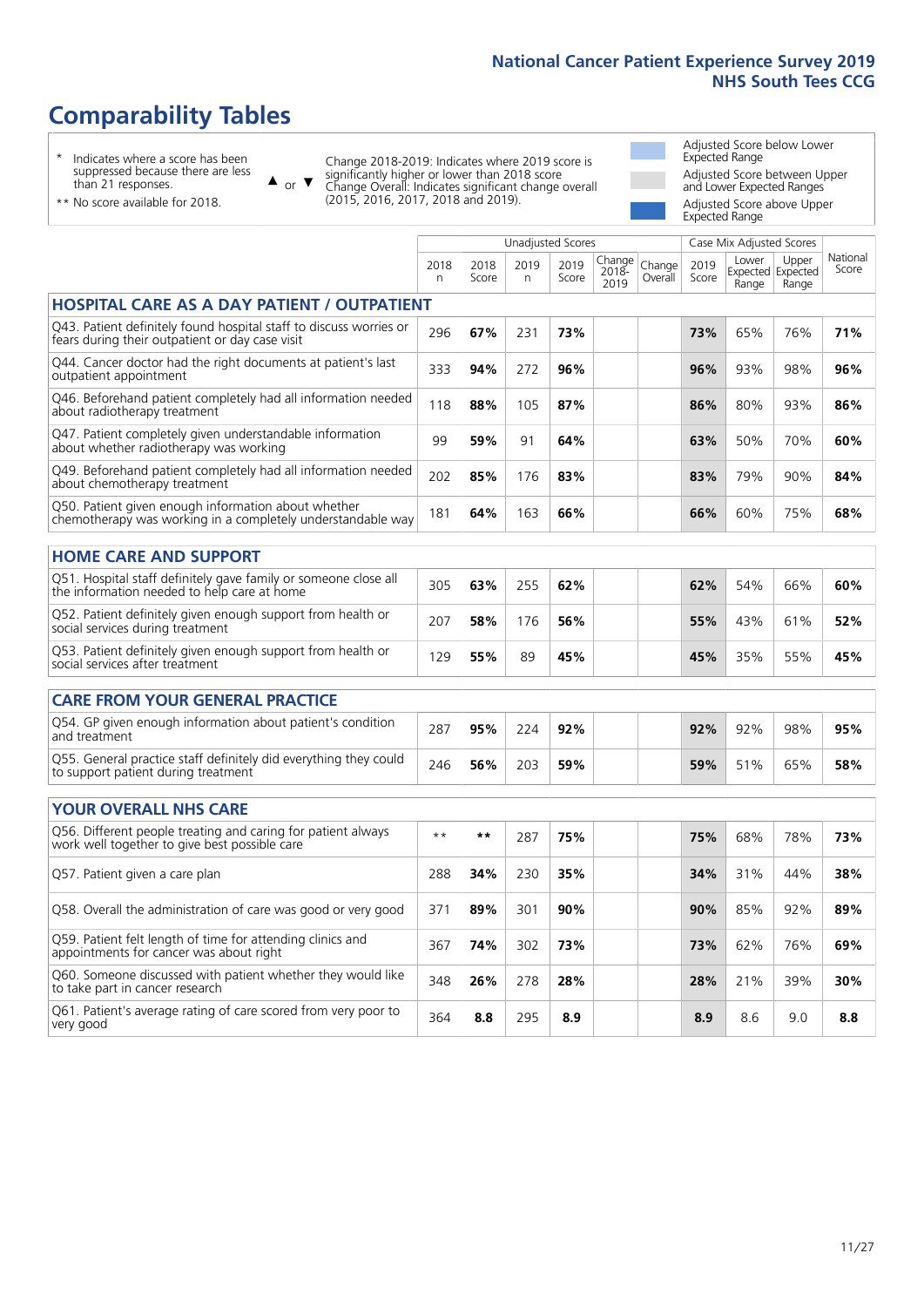# **Tumour Type Tables**

- \* Indicates where a score has been suppressed because there are less than 21 responses.
- n.a. Indicates that there were no respondents for that tumour group.

| <b>SEEING YOUR GP</b>                           |            |          |               |                   |                    |                |                  |                 | Tumour Group |         |         |                 |                                                 |         |                |
|-------------------------------------------------|------------|----------|---------------|-------------------|--------------------|----------------|------------------|-----------------|--------------|---------|---------|-----------------|-------------------------------------------------|---------|----------------|
|                                                 |            | Brain    | <b>Breast</b> | Colorectal<br>LGT | ᠊ᢛ<br>Gynaecologic | Haematological | Head and<br>Neck | Lung            | Prostate     | Sarcoma | Skin    | Upper<br>Gastro | –<br>Irologica                                  | Other   | All<br>Cancers |
| Q1. Saw GP once or twice before being told they | <b>CCG</b> | $^\star$ | 100%          | $\star$           |                    | 68%            | $\star$          | 74%             | $\star$      | $\star$ | $\star$ | $\star$         | $\star$                                         | $\star$ | 80%            |
| needed to go to hospital                        | National   | 59%      |               | 94% 75%           | 77%                |                |                  | 67% 79% 71% 82% |              |         |         |                 | 71% 90% 74% 83% 74% 79%                         |         |                |
| Q2. Patient thought they were seen as soon as   | <b>CCG</b> | $\star$  |               | 92% 70%           |                    | 80%            | $\star$          | 84%             | $\star$      | $\star$ | $\star$ | $\star$         | $\star$                                         |         | 76% 84%        |
| necessary                                       | National   | 79%      |               |                   |                    |                |                  |                 |              |         |         |                 | 89% 83% 81% 82% 81% 84% 86% 69% 85% 79% 85% 79% |         | 84%            |

#### **DIAGNOSTIC TESTS** Tumour Group

|                                                   |                                          | Brain   | <b>Breast</b> | Colorectal<br>LGT | ᠊ᢛ<br>Gynaecologic | Haematological | Head and<br>Neck | Lung | Prostate            | Sarcoma | Skin    | Upper<br>Gastro | rological                                   | Other    | All<br>Cancers |
|---------------------------------------------------|------------------------------------------|---------|---------------|-------------------|--------------------|----------------|------------------|------|---------------------|---------|---------|-----------------|---------------------------------------------|----------|----------------|
| Q5. Received all the information needed about     | CCG                                      | $\star$ | 98% 91%       |                   | $\star$            | 91%            | $\star$          | 93%  | $\star$             | $\star$ | $\star$ | $\star$         | $\star$                                     | 100% 92% |                |
| $\vert$ the test                                  | National                                 | 93%     |               | 95% 95%           |                    |                |                  |      | 93% 95% 93% 95% 95% | 93%     | 96%     |                 | 95% 95%                                     | 95% 95%  |                |
| Q6. The length of time waiting for the test to be | <b>CCG</b>                               | $\star$ |               | 96% 84%           | $\star$            | 87%            | $\star$          | 85%  | $\star$             | $\star$ | $\star$ | $\star$         | $\star$                                     |          | 77% 87%        |
| done was about right                              | National                                 |         |               | 84% 91% 88%       |                    |                |                  |      |                     |         |         |                 | 86% 89% 88% 87% 87% 81% 87% 84% 87% 86% 88% |          |                |
| Q7. Test results explained in completely          | <b>CCG</b>                               | $\star$ |               | 78% 72%           | $\star$            | 81%            | $\star$          | 71%  | $\star$             | $\star$ | $\star$ | $\star$         | $\star$                                     |          | 67% 75%        |
| understandable way                                | National 71% 83% 82% 77% 77% 79% 80% 80% |         |               |                   |                    |                |                  |      |                     |         |         |                 | 78% 84% 75% 80% 76% 80%                     |          |                |

| <b>FINDING OUT WHAT WAS WRONG WITH YOU</b>        |            |         |               |                       |                |                   |                        |         | <b>Tumour Group</b> |         |         |                 |           |       |                |
|---------------------------------------------------|------------|---------|---------------|-----------------------|----------------|-------------------|------------------------|---------|---------------------|---------|---------|-----------------|-----------|-------|----------------|
|                                                   |            | Brain   | <b>Breast</b> | olorectal<br>LGT<br>Û | Gynaecological | aematologica<br>ェ | ad and<br>Neck<br>Head | Lung    | Prostate            | Sarcoma | Skin    | Upper<br>Gastro | rological | Other | All<br>Cancers |
| Q10. Patient told they could bring a family       | <b>CCG</b> | $\star$ | 88%           | 81%                   | $\star$        | 67%               | $\star$                | 86%     | $\star$             | $\star$ | $\star$ | $\star$         | $\star$   | 78%   | 81%            |
| member or friend when first told they had cancer  | National   | 85%     | 82%           | 82%                   | 71%            | 71%               | 71%                    | 77%     | 79%                 | 73%     | 69%     | 76%             | 73%       | 75%   | 77%            |
| Q11. Patient felt they were told sensitively that | CCG        | $\star$ | 97% 89%       |                       |                | 90%               | $^\star$               | 84%     | $\star$             | $\star$ | $\star$ | $\star$         |           |       | 88% 88%        |
| they had cancer                                   | National   | 79%     |               | 89% 87% 82%           |                |                   | 84% 87%                |         | 83% 86%             | 84%     |         | 89% 81% 84%     |           | 83%   | 86%            |
| Q12. Patient completely understood the            | CCG        | $\star$ | 89% 61%       |                       |                | 58%               | $\star$                | 88%     | $\star$             | $\star$ | $\star$ | $\star$         |           | 77%   | 175%           |
| explanation of what was wrong                     | National   | 66%     | 77%           | 79%                   | 73%            | 60%               | 78%                    | 76%     | 79%                 | 67%     | 80%     | 70%             | 77%       | 70%   | 73%            |
| Q13. Patient given easy to understand written     | <b>CCG</b> | $\star$ | 91%           | 50%                   |                | 71%               | $\star$                | 71%     | $\star$             | $\star$ | $\star$ | $\star$         |           |       | 71% 73%        |
| information about the type of cancer they had     | National   | 66%     | 78%           | 73%                   | 71%            | 76%               | 69%                    | 67% 83% |                     | 67%     | 84%     | 67%             | 74%       | 65%   | 74%            |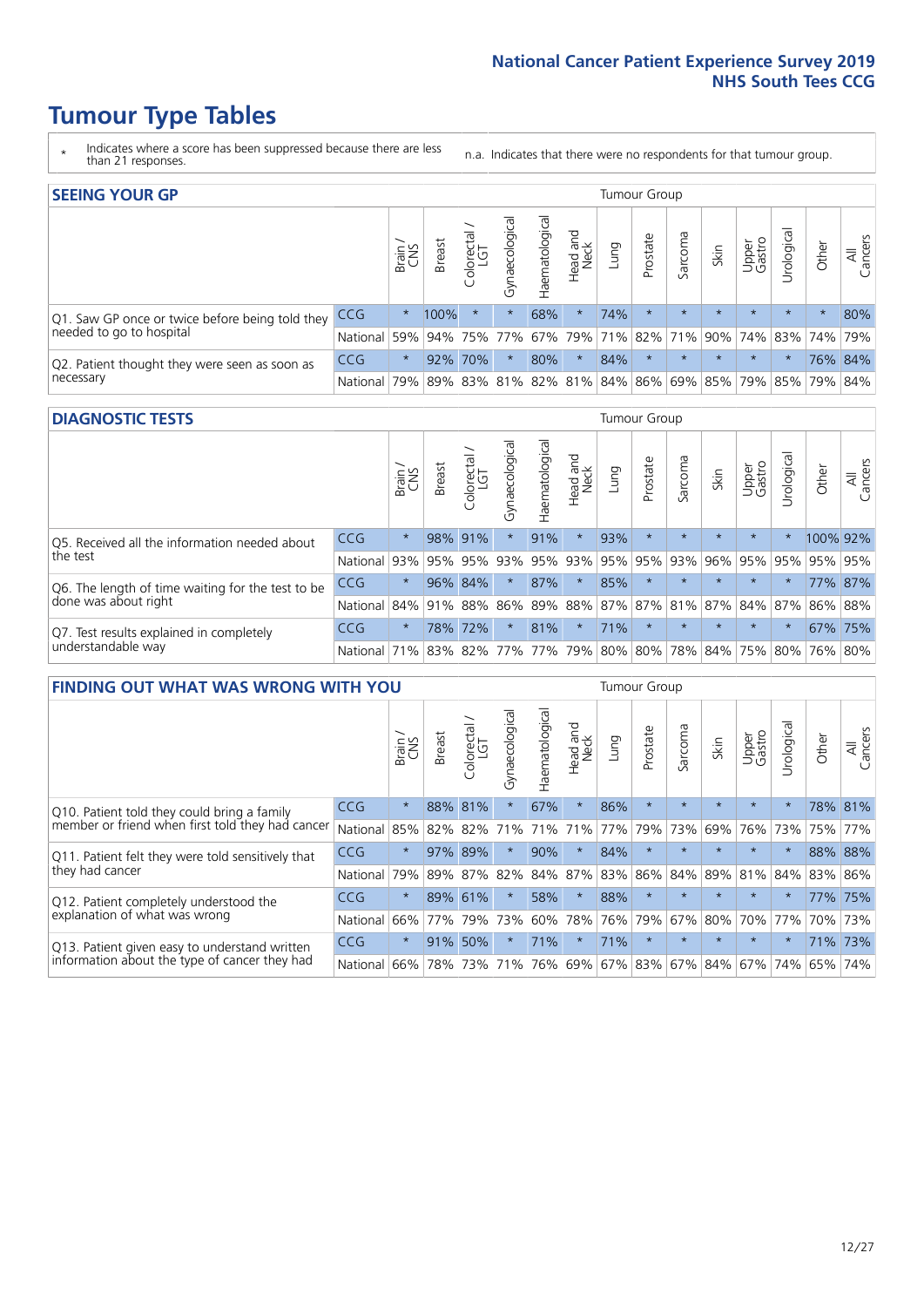# **Tumour Type Tables**

- \* Indicates where a score has been suppressed because there are less than 21 responses.
- n.a. Indicates that there were no respondents for that tumour group.

| <b>DECIDING THE BEST TREATMENT FOR YOU</b>         |            |         |               |                             |                |                |                         |      | <b>Tumour Group</b> |                         |         |                 |            |         |                |
|----------------------------------------------------|------------|---------|---------------|-----------------------------|----------------|----------------|-------------------------|------|---------------------|-------------------------|---------|-----------------|------------|---------|----------------|
|                                                    |            | Brain   | <b>Breast</b> | olorectal.<br>LGT<br>$\cup$ | Gynaecological | Haematological | ead and<br>Neck<br>Head | Lung | Prostate            | arcoma<br>vĀ            | Skin    | Upper<br>Gastro | Jrological | Other   | All<br>Cancers |
| Q14. Patient felt that treatment options were      | CCG        | $\star$ | 96%           | 75%                         | $\star$        | 84%            | $\star$                 | 84%  | $\star$             | $\star$                 | $\star$ | $\star$         | $\star$    | 83%     | 88%            |
| completely explained                               | National   | 85%     | 85%           | 85%                         | 85%            | 82%            | 87%                     | 84%  | 83%                 | 83%                     | 89%     | 81%             | 83%        | 79%     | 83%            |
| Q15. Patient felt possible side effects were       | CCG        | $\star$ | 84%           | 58%                         | $\star$        | 56%            | $\star$                 | 76%  | $\star$             | 大                       |         | $\star$         | $\star$    | 73%     | 73%            |
| definitely explained in an understandable way      | National   | 69%     | 74%           | 76%                         | 75%            | 69%            | 73%                     | 74%  | 73%                 | 73%                     | 77%     | 72%             | 71%        | 70%     | 73%            |
| Q16. Patient definitely given practical advice and | <b>CCG</b> | $\star$ | 79%           | 40%                         | $\star$        | 60%            | $\star$                 | 72%  | $\star$             | $\star$                 | $\star$ | $\star$         | $\star$    |         | 61% 66%        |
| support in dealing with side effects of treatment  | National   | 63%     | 70%           | 70%                         | 69%            | 65%            | 70%                     | 69%  | 65%                 | 66%                     | 71%     | 66%             | 63%        | 64%     | 67%            |
| Q17. Patient definitely told about side effects    | CCG        | $\star$ | 67%           | 41%                         | $\star$        | 44%            | $\star$                 | 62%  | $\star$             | $\star$                 | $\star$ | $\star$         | $^\star$   | 52%     | 58%            |
| that could affect them in the future               | National   | 62%     | 57%           | 59%                         | 56%            | 51%            | 64%                     | 56%  | 66%                 | 54%                     | 66%     | 53%             | 56%        | 52%     | 57%            |
| Q18. Patient definitely involved as much as they   | CCG        | $\star$ | 88%           | 70%                         | $\star$        | 76%            | $\ast$                  | 86%  | $\star$             | $\star$                 | $\star$ | $\star$         | $^\star$   |         | 81% 82%        |
| wanted in decisions about care and treatment       | National   | 79%     |               |                             | 81% 83% 81%    |                |                         |      |                     | 80% 81% 81% 84% 81% 87% |         | 79%             | 79%        | 78% 81% |                |

#### **CLINICAL NURSE SPECIALIST (CNS)** Tumour Group

|                                             |            | Brain   | <b>Breast</b> | Colorectal<br>LGT | $\sigma$<br>Gynaecologic | Haematological | Head and<br>Neck | Lung | Prostate        | Sarcoma | Skin                        | Upper<br>Gastro | Urologica       | Other   | All<br>Cancers |
|---------------------------------------------|------------|---------|---------------|-------------------|--------------------------|----------------|------------------|------|-----------------|---------|-----------------------------|-----------------|-----------------|---------|----------------|
| Q19. Patient given the name of a CNS who    | <b>CCG</b> | $\star$ | 100% 86%      |                   |                          | 81%            | $\star$          | 95%  | $\star$         | $\star$ | $\star$                     | $\star$         | $\star$         |         | 75% 90%        |
| would support them through their treatment  | National   | 95%     | 95%           | 92%               | 95%                      |                | 92% 91%          |      | 94% 91%         | 91%     | 91%                         | 93%             | 85%             | 89%     | 92%            |
| Q20. Patient found it very or quite easy to | CCG        | $\star$ | 91%           | $77\%$            |                          | 91%            | $\star$          | 97%  | $\star$         | $\star$ | $\star$                     | $\star$         | $\star$         | $\star$ | 89%            |
| contact their CNS                           | National   | 86%     | 84%           | 88%               | 85%                      |                |                  |      | 87% 86% 86% 80% | 86%     | 90%                         |                 | 85% 83% 83% 85% |         |                |
| Q21. Patient got understandable answers to  | CCG        | $\star$ | 94%           | 95%               | $\star$                  | 94%            | $\star$          | 85%  | $\star$         | $\star$ | $\star$                     | $\star$         | $\star$         | $\star$ | 90%            |
| important questions all or most of the time | National   | 82%     | 87%           | 89%               |                          |                |                  |      |                 |         | 86% 89% 88% 86% 87% 87% 93% |                 | 86% 87% 86% 87% |         |                |

| <b>SUPPORT FOR PEOPLE WITH CANCER</b>                                                             |            |         |               |                             |                |                |                        |      | Tumour Group |         |         |                 |            |         |                |
|---------------------------------------------------------------------------------------------------|------------|---------|---------------|-----------------------------|----------------|----------------|------------------------|------|--------------|---------|---------|-----------------|------------|---------|----------------|
|                                                                                                   |            | Brain   | <b>Breast</b> | ∼<br>olorectal.<br>LGT<br>Ũ | Gynaecological | Haematological | ad and<br>Neck<br>Head | Lung | Prostate     | Sarcoma | Skin    | Upper<br>Gastro | Jrological | Other   | All<br>Cancers |
| Q22. Hospital staff gave information about<br>support or self-help groups for people with         | <b>CCG</b> | $\star$ | 90%           | $\star$                     | $\star$        | 81%            | $\star$                | 89%  | $\star$      | $\star$ | $\star$ | $\star$         | $\star$    | $\star$ | 83%            |
| cancer                                                                                            | National   | 92%     | 92%           | 88%                         | 87%            | 86%            | 88%                    | 87%  | 91%          | 86%     | 90%     | 88%             | 81%        | 83%     | 88%            |
| Q23. Hospital staff discussed or gave information<br>about the impact cancer could have on day to | CCG        | $\star$ | 90%           | $\star$                     | $\star$        | 79%            | $\star$                | 88%  | $\star$      | $\star$ |         | $\star$         | $\star$    | $\ast$  | 84%            |
| day activities                                                                                    | National   | 84%     | 86%           | 85%                         | 82%            | 84%            | 84%                    | 83%  | 88%          | 81%     | 86%     | 83%             | 78%        | 79%     | 84%            |
| Q24. Hospital staff gave information on getting                                                   | CCG        | $\star$ | 69%           |                             | $\star$        | 52%            | $^\star$               | 81%  | $\star$      | $\star$ |         | $\star$         | $\star$    | $\star$ | 61%            |
| financial help or possible benefits                                                               | National   | 78%     | 68%           | 61%                         | 66%            | 61%            | 67%                    | 72%  | 55%          | 64%     | 60%     | 64%             | 47%        | 59%     | 63%            |
| Q25. Hospital staff told patient they could get                                                   | <b>CCG</b> | $\star$ | 72%           | $\star$                     | $\star$        | 91%            | $\star$                | 90%  | $\star$      | $\star$ |         | $\star$         | $\star$    | $\star$ | 78%            |
| free prescriptions                                                                                | National   | 82%     | 81%           | 83%                         | 79%            | 87%            |                        |      | 84% 86% 80%  | 78%     | 71%     | 84%             | 73%        | 81%     | 82%            |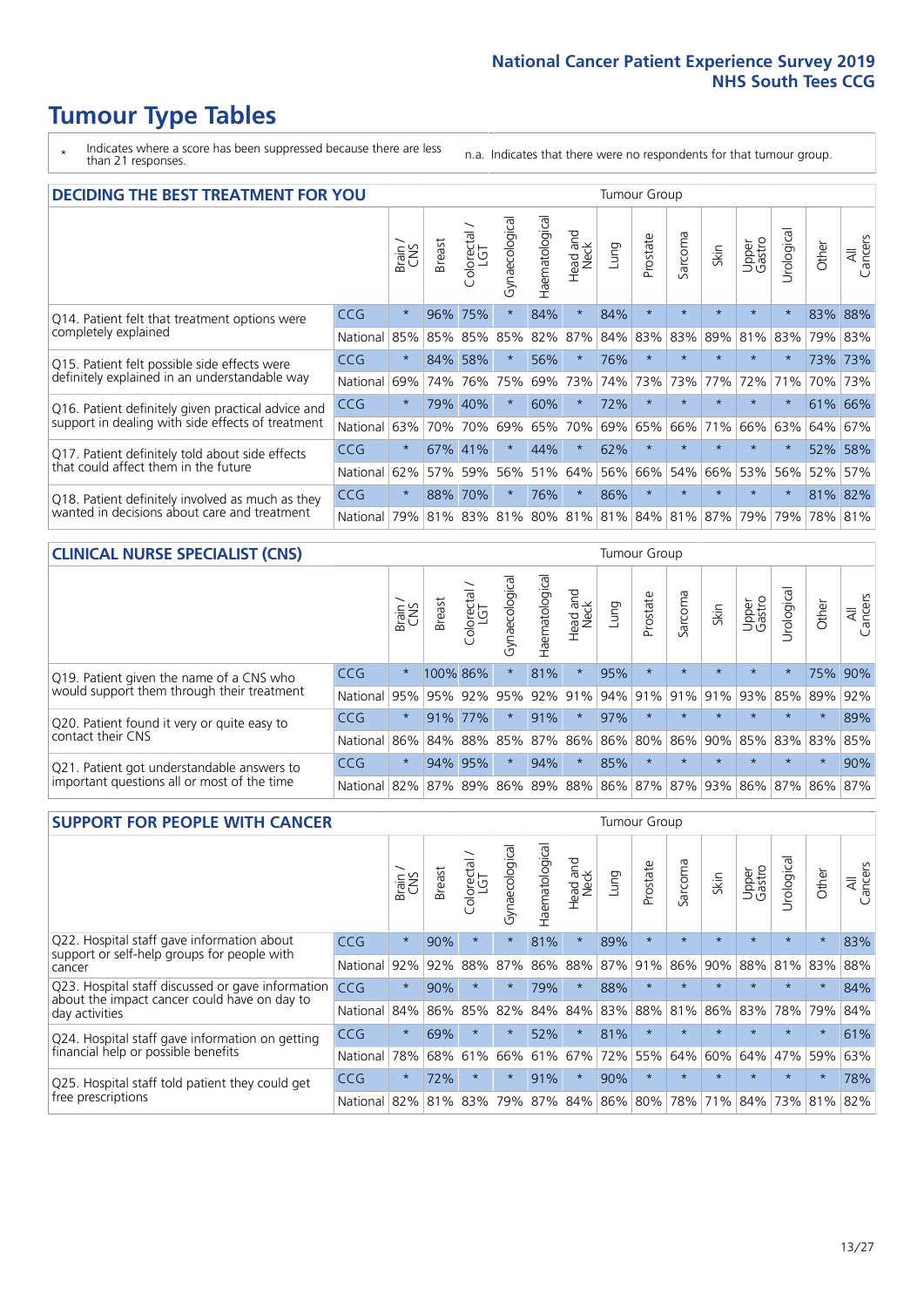# **Tumour Type Tables**

- \* Indicates where a score has been suppressed because there are less than 21 responses.
- n.a. Indicates that there were no respondents for that tumour group.

| <b>OPERATIONS</b>                                |            |              |               |                   |                |                |                  |         | Tumour Group            |         |         |                 |                                                       |         |                |
|--------------------------------------------------|------------|--------------|---------------|-------------------|----------------|----------------|------------------|---------|-------------------------|---------|---------|-----------------|-------------------------------------------------------|---------|----------------|
|                                                  |            | Brain<br>CNS | <b>Breast</b> | Colorectal<br>LGT | Gynaecological | Haematological | Head and<br>Neck | Lung    | Prostate                | Sarcoma | Skin    | Upper<br>Gastro | Jrological                                            | Other   | All<br>Cancers |
| Q27. Beforehand, patient had all the information | <b>CCG</b> | $\star$      | 98%           | $\star$           | $\star$        | $\star$        | $\star$          | $\star$ | $\star$                 | $\star$ | $\star$ | $\star$         | $\star$                                               | $\star$ | 94%            |
| needed about the operation                       | National   | 96%          |               | 97% 96%           | 96%            |                |                  |         | 94% 96% 95% 97% 95% 96% |         |         |                 | 96% 95% 95%                                           |         | 96%            |
| Q28. Afterwards, staff completely explained how  | <b>CCG</b> | $\star$      | 82%           | $\star$           | $\star$        | $\star$        | $\star$          | $\star$ | $\star$                 | $\star$ | $\star$ | $\star$         | $\star$                                               | $\star$ | 80%            |
| operation had gone in understandable way         | National I | 76%          |               | 79% 83%           |                |                |                  |         |                         |         |         |                 | 79%  78%  79%  79%  78%  80%  82%  79%  76%  77%  79% |         |                |

#### **HOSPITAL CARE AS AN INPATIENT** Tumour Group

|                                                                                                  |            | Brain | Breast       | Colorectal /<br>LGT | Gynaecological | Haematological | Head and<br>Neck | Lung    | Prostate | Sarcoma | Skin    | Upper<br>Gastro | Urological                                      | Other   | Cancers<br>$\overline{\overline{z}}$ |
|--------------------------------------------------------------------------------------------------|------------|-------|--------------|---------------------|----------------|----------------|------------------|---------|----------|---------|---------|-----------------|-------------------------------------------------|---------|--------------------------------------|
| Q30. Hospital staff didn't talk in front of patient                                              | CCG        | n.a.  | 88%          | $\star$             | $\star$        | $\star$        | $\star$          | $\star$ | $\star$  | $\star$ | $\star$ | $\star$         | $\star$                                         | $\star$ | 80%                                  |
| as if patient wasn't there                                                                       | National   | 81%   | 86%          | 81%                 | 83%            | 84%            | 83%              | 81%     | 88%      | 86%     | 86%     | 81%             | 83%                                             | 82%     | 84%                                  |
| Q31. Patient had confidence and trust in all                                                     | CCG        | n.a.  | 82% 71%      |                     | $\star$        | 95%            | $\star$          | $\star$ | $\star$  | $\star$ | $\star$ | $\star$         | $\star$                                         | $\star$ | 81%                                  |
| doctors treating them                                                                            | National   | 82%   | 83%          | 85%                 | 83%            | 82%            |                  | 87% 83% | 89%      | 86%     | 85%     | 81%             | 85%                                             | 80%     | 84%                                  |
| Q32. Patient's family or someone close definitely                                                | CCG        | n.a.  | 71%          | $\star$             | $\star$        | $\star$        | $\star$          | $\star$ | $\star$  | $\star$ | $\star$ | $\star$         | $\star$                                         | $\star$ | 72%                                  |
| felt able to talk to a doctor                                                                    | National   | 67%   | 72%          | 73%                 | 72%            | 74%            | 75%              | 74%     | 72%      | 71%     | 74%     | 73%             | 71%                                             | 69%     | 72%                                  |
| O33. Patient had confidence and trust in all the                                                 | <b>CCG</b> | n.a.  | 82%          | 43%                 |                | 90%            | $\star$          | $\star$ | $\star$  | $\star$ | $\star$ | $\star$         | $\star$                                         | $\star$ | 75%                                  |
| ward nurses treating them                                                                        | National   | 72%   | 73%          | 72%                 | 71%            | 77%            |                  | 75% 77% | 79%      | 74%     | 75%     |                 | 73% 77%                                         | 69%     | 74%                                  |
| Q34. Patient thought there were always or nearly                                                 | CCG        | n.a.  | 71%          | 43%                 | $\star$        | 52%            | $\star$          | $\star$ | $\star$  | $\star$ | $\star$ | $\star$         | $\star$                                         | $\star$ | 57%                                  |
| always enough nurses on duty to care for them                                                    | National   | 68%   | 64%          | 62%                 | 63%            | 63%            |                  | 65% 68% | 72%      | 65%     |         | 70% 65%         | 66%                                             | 60%     | 64%                                  |
| Q35. All hospital staff asked patient what name                                                  | CCG        | n.a.  | 63% 67%      |                     | $\star$        | 86%            | $\star$          | $\star$ | $\star$  | $\star$ | $\star$ | $\star$         | $\star$                                         | $\star$ | 75%                                  |
| they prefer to be called by                                                                      | National   | 68%   | 62%          | 74%                 | 65%            | 72%            | 71%              | 76%     | 72%      | 74%     | 70%     | 78%             | 76%                                             | 69%     | 71%                                  |
| Q36. Patient always given enough privacy when                                                    | CCG        | n.a.  | 85% 67%      |                     |                | 95%            | $\star$          | $\star$ | $\star$  | $\star$ | $\star$ | $\star$         | $\star$                                         | $\star$ | 88%                                  |
| discussing condition or treatment                                                                | National   | 78%   |              | 84% 85%             | 81%            | 86%            |                  | 87% 84% | 88%      | 84%     | 84%     | 84%             | 85%                                             | 82%     | 85%                                  |
| Q37. Patient definitely found hospital staff to                                                  | <b>CCG</b> | n.a.  | 57%          | $\star$             | $\star$        | $\star$        | $\star$          | $\star$ | $\star$  | $\star$ | $\star$ | $\star$         | $\star$                                         | $\star$ | 53%                                  |
| discuss worries or fears during their inpatient visit                                            | National   | 45%   | 51%          | 55%                 |                | 51% 56%        | 52%              | 49%     | 53%      | 54%     | 51%     | 53%             | 49%                                             | 46%     | 52%                                  |
| Q38. Hospital staff definitely did everything they                                               | CCG        |       | n.a. 88% 76% |                     | $\star$        | $\star$        | $\star$          | $\star$ | $\star$  | $\star$ | $\star$ | $\star$         | $\star$                                         | $\star$ | 80%                                  |
| could to help control pain                                                                       | National   | 85%   | 83%          | 84%                 | 82%            | 82%            |                  | 80% 84% | 85%      | 83%     | 85%     | 82%             | 81%                                             | 82%     | 83%                                  |
| Q39. Patient always felt they were treated with                                                  | CCG        | n.a.  | 89% 76%      |                     | $\star$        | 95%            | $\star$          | $\star$ | $\star$  | $\star$ | $\star$ | $\star$         | $\star$                                         | $\star$ | 88%                                  |
| respect and dignity while in hospital                                                            | National   | 85%   | 87%          | 87%                 | 85%            | 89%            | 87%              | 88%     | 91%      | 89%     | 89%     | 88%             | 90%                                             | 86%     | 88%                                  |
| Q40. Patient given clear written information<br>about what should or should not do after leaving | <b>CCG</b> | n.a.  | 88%          | $\star$             |                | 71%            | $\star$          | $\star$ | $\star$  | $\star$ | $\star$ | $\star$         | $\star$                                         | $\star$ | 77%                                  |
| hospital                                                                                         | National   | 80%   | 89%          | 86%                 | 86%            | 83%            |                  | 87% 82% | 91%      | 85%     | 90%     | 82%             | 87%                                             | 83%     | 86%                                  |
| Q41. Hospital staff told patient who to contact<br>if worried about condition or treatment after | CCG        | n.a.  | 93%          | $\star$             | $\star$        | $\star$        | $\star$          | $\star$ | $\star$  | $\star$ | $\star$ | $\star$         | $\star$                                         | $\star$ | 92%                                  |
| leaving hospital                                                                                 | National   |       |              |                     |                |                |                  |         |          |         |         |                 | 94% 95% 95% 93% 96% 93% 92% 96% 94% 95% 92% 92% | 93% 94% |                                      |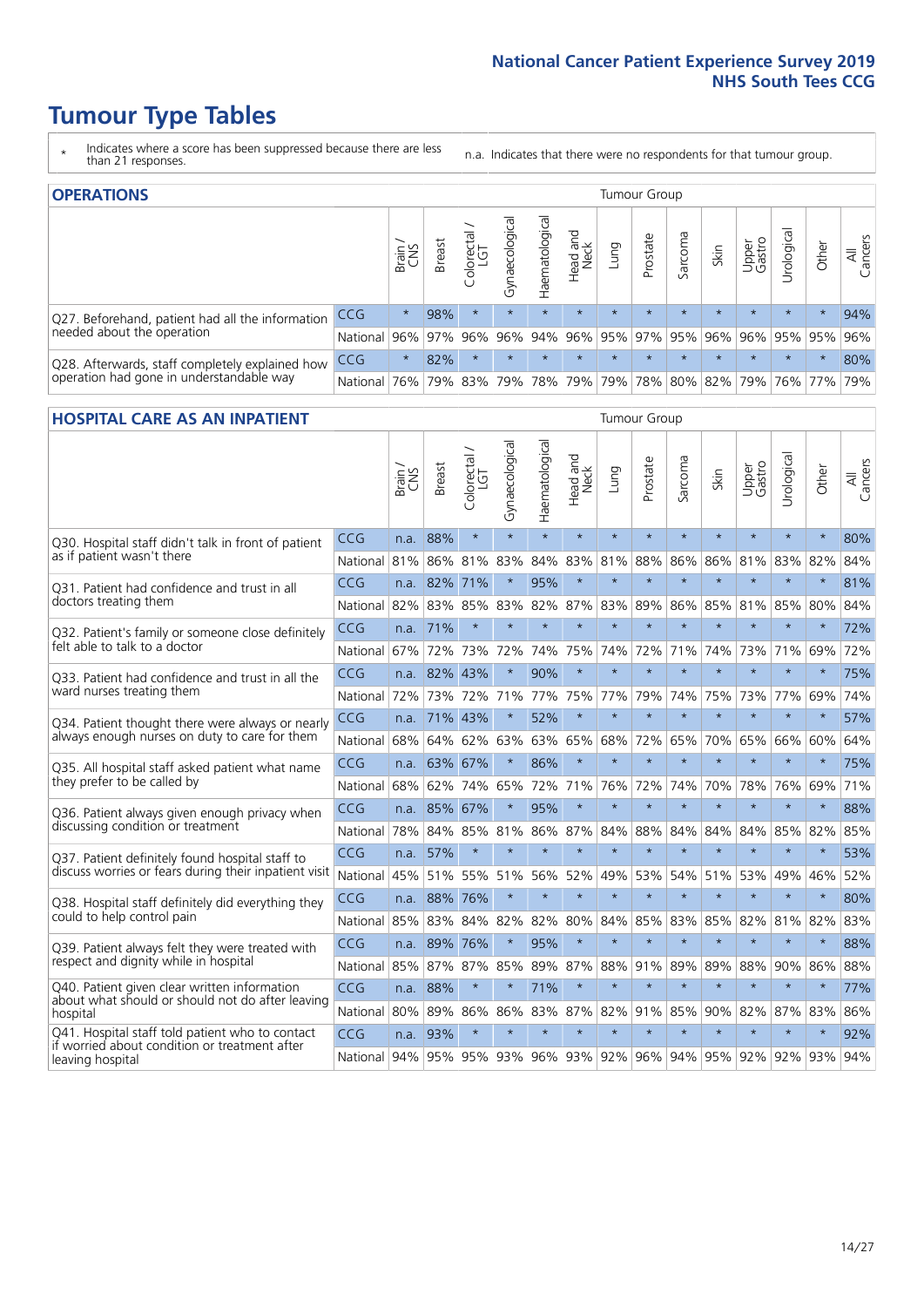# **Tumour Type Tables**

- \* Indicates where a score has been suppressed because there are less than 21 responses.
- n.a. Indicates that there were no respondents for that tumour group.

|                                                                        | <b>HOSPITAL CARE AS A DAY PATIENT / OUTPATIENT</b> |         |               |                 |                |                |                         |         |          |              |         |                 |            |         |                |
|------------------------------------------------------------------------|----------------------------------------------------|---------|---------------|-----------------|----------------|----------------|-------------------------|---------|----------|--------------|---------|-----------------|------------|---------|----------------|
|                                                                        |                                                    | Brain   | <b>Breast</b> | ∽<br>Colorectal | Gynaecological | Haematological | ead and<br>Neck<br>Head | Lung    | Prostate | arcoma<br>vĀ | Skin    | Upper<br>Gastro | Urological | Other   | All<br>Cancers |
| Q43. Patient definitely found hospital staff to                        | CCG                                                | $\star$ | 88%           | $\star$         | $\star$        | 74%            | $\star$                 | 69%     | $\star$  | $\star$      | $\star$ | $\star$         | $\star$    | $\star$ | 73%            |
| discuss worries or fears during their outpatient or<br>day case visit  | National                                           | 66%     | 68%           | 73%             | 70%            | 73%            | 72%                     | 70%     | 74%      | 72%          | 72%     | 71%             | 67%        | 68%     | 71%            |
| Q44. Cancer doctor had the right documents at                          | CCG                                                | $\star$ | 98%           | $\star$         | $\star$        | 94%            | $\star$                 | 95%     | $\star$  | $\star$      |         | $\star$         | $\star$    | 95%     | 96%            |
| patient's last outpatient appointment                                  | National                                           | 94%     | 96%           | 96%             | 96%            | 97%            | 96%                     | 96%     | 96%      | 96%          | 96%     | 94%             | 96%        | 95%     | 96%            |
| Q46. Beforehand patient completely had                                 | <b>CCG</b>                                         | n.a.    | 100%          | $\star$         |                |                | $\star$                 | $\star$ | $\star$  | n.a.         | n.a.    | $\star$         | $\star$    | $\star$ | 87%            |
| all information needed about radiotherapy<br>treatment                 | National                                           | 91%     | 88%           | 83%             | 88%            | 84%            | 86%                     | 86%     | 88%      | 88%          | 84%     | 86%             | 83%        | 84%     | 86%            |
| Q47. Patient completely given understandable                           | <b>CCG</b>                                         | n.a.    | 75%           | $\star$         |                |                | $\star$                 | $\star$ | $\star$  | n.a.         | n.a.    | $\star$         |            | $\ast$  | 64%            |
| information about whether radiotherapy was<br>working                  | National                                           | 56%     | 60%           | 57%             | 61%            | 62%            | 63%                     | 59%     | 60%      | 67%          | 57%     | 52%             | 59%        | 59%     | 60%            |
| Q49. Beforehand patient completely had all                             | CCG                                                | $\star$ | 93%           | $\star$         | $\star$        | 83%            | $\star$                 | 83%     | $\star$  | $\star$      | $\star$ | $\star$         | $\star$    | $\ast$  | 83%            |
| information needed about chemotherapy<br>treatment                     | National                                           | 80%     | 82%           | 86%             | 87%            | 85%            | 79%                     | 84%     | 86%      | 86%          | 90%     | 84%             | 85%        | 85%     | 84%            |
| Q50. Patient given enough information about                            | <b>CCG</b>                                         | $\star$ | 81%           | $\star$         |                | 81%            | $\star$                 | 69%     | $\star$  | $\star$      |         |                 |            | $\star$ | 66%            |
| whether chemotherapy was working in a<br>completely understandable way | National                                           | 54%     | 62%           | 64%             | 68%            | 75%            |                         | 57% 67% | 66%      | 71%          | 79%     | 61%             | 68%        | 69%     | 68%            |

#### **HOME CARE AND SUPPORT** Tumour Group

|                                                                                              |            | Brain   | <b>Breast</b> | Colorectal<br>LGT | ᢛ<br>Gynaecologic | Haematological | ad and<br>Neck<br>Head | <b>Lung</b> | Prostate | Sarcoma | Skin    | Upper<br>Gastro | Urological  | Other   | All<br>Cancers |
|----------------------------------------------------------------------------------------------|------------|---------|---------------|-------------------|-------------------|----------------|------------------------|-------------|----------|---------|---------|-----------------|-------------|---------|----------------|
| Q51. Hospital staff definitely gave family or<br>someone close all the information needed to | <b>CCG</b> | $\star$ | 75%           | 44%               | $\star$           | 61%            | $\star$                | 67%         | $\star$  | $\star$ | $\star$ | $\star$         | $\star$     | 59%     | 62%            |
| help care at home                                                                            | National   | 58%     | 58%           | 63%               | 57%               | 62%            | 67%                    | 59%         | 61%      |         | 62% 65% | 60%             | 59%         | 55%     | 60%            |
| Q52. Patient definitely given enough support                                                 | <b>CCG</b> | n.a.    | 69%           | $\star$           | $\star$           | 53%            | $\star$                | 46%         | $\star$  |         | $\star$ | $\star$         | $\star$     | $\star$ | 56%            |
| from health or social services during treatment                                              | National   | 42%     | 52%           | 60%               |                   | 45% 51%        | 59%                    | 50%         | 48%      |         | 53% 57% |                 | 54% 48% 51% |         | 52%            |
| Q53. Patient definitely given enough support                                                 | <b>CCG</b> | n.a.    | 57%           |                   | $\star$           | $\star$        | $\star$                | $\star$     | $\star$  | $\star$ | $\star$ | $\star$         | $\star$     | $\star$ | 45%            |
| from health or social services after treatment                                               | National   | 39%     |               | 41% 53%           | 39%               | 43%            | 56%                    | 40%         | 46%      |         | 48% 59% | 47%             | 44%         | 44%     | 45%            |

| <b>CARE FROM YOUR GENERAL PRACTICE</b>                                                                     |              |         |               |                        |               | <b>Tumour Group</b> |                  |      |                 |         |                                         |                 |                |         |                |  |  |
|------------------------------------------------------------------------------------------------------------|--------------|---------|---------------|------------------------|---------------|---------------------|------------------|------|-----------------|---------|-----------------------------------------|-----------------|----------------|---------|----------------|--|--|
|                                                                                                            |              | Brain,  | <b>Breast</b> | ー<br>Colorectal<br>LGT | Gynaecologica | Haematological      | Head and<br>Neck | Lung | Prostate        | Sarcoma | Skin                                    | Upper<br>Gastro | Φ<br>Urologica | Other   | All<br>Cancers |  |  |
| Q54. GP given enough information about<br>patient's condition and treatment                                | CCG          | n.a.    | 86%           | $\star$                |               | 100%                | $\ast$           | 92%  | $\star$         | $\star$ | $\star$                                 | $\star$         | $\star$        | 95% 92% |                |  |  |
|                                                                                                            | National 91% |         |               | 96% 95%                | 95%           |                     |                  |      | 96% 94% 94% 96% |         | 94% 96% 93% 95%                         |                 |                | 94% 95% |                |  |  |
| Q55. General practice staff definitely did<br>everything they could to support patient during<br>treatment | <b>CCG</b>   | $\star$ | 63%           | $\star$                |               | 67%                 | $\star$          | 53%  | $\star$         | $\star$ | $\star$                                 | $\star$         |                |         | 55% 59%        |  |  |
|                                                                                                            | National 55% |         |               | 58% 59%                | 56%           |                     |                  |      |                 |         | 56% 59% 56% 64% 56% 65% 59% 59% 55% 58% |                 |                |         |                |  |  |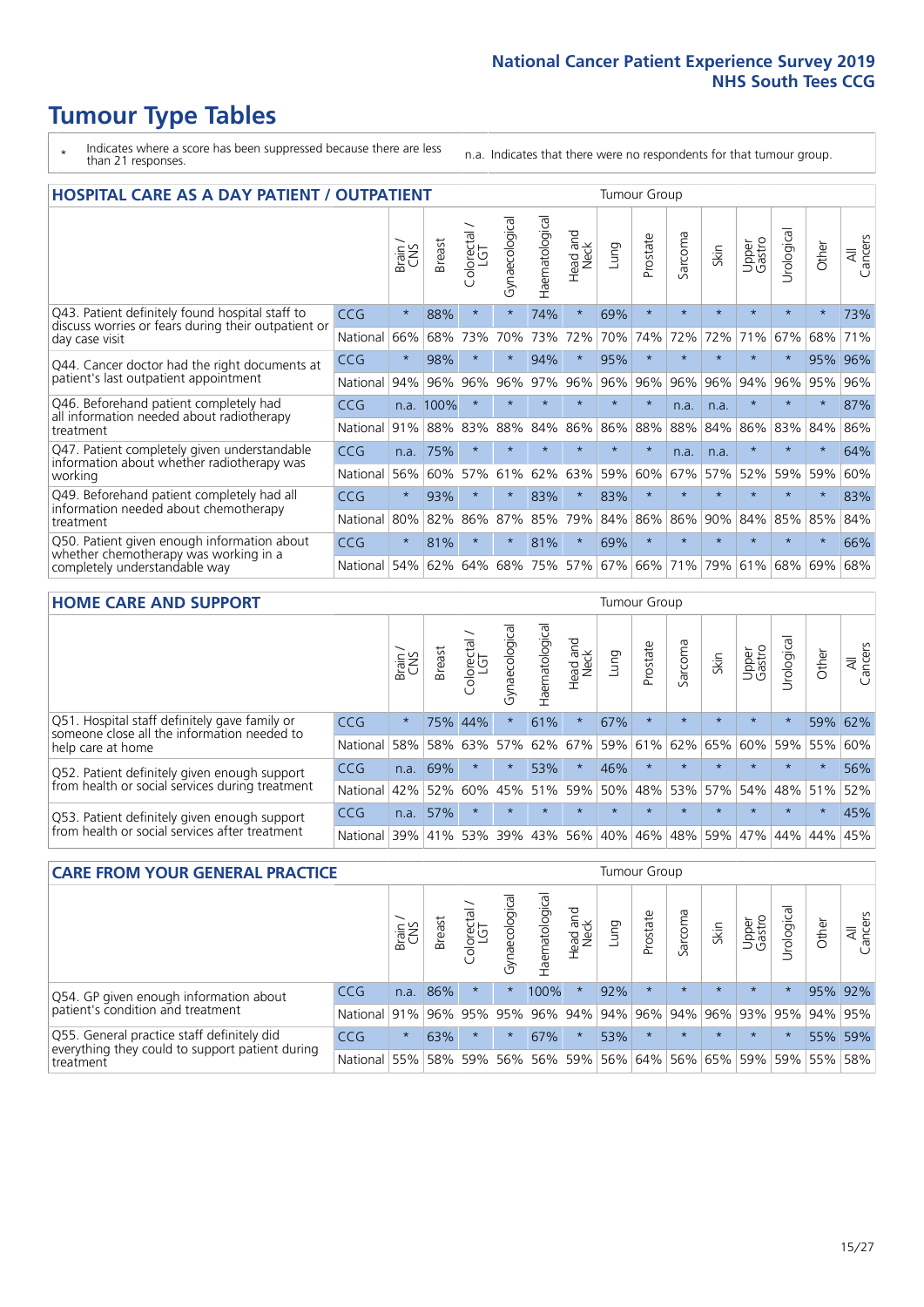# **Tumour Type Tables**

- \* Indicates where a score has been suppressed because there are less than 21 responses.
- n.a. Indicates that there were no respondents for that tumour group.

#### **YOUR OVERALL NHS CARE** THE TWO CONTROLLER THE THE THROUP CHANGE THE TUMOUR GROUP

|                                                                                                                  |            | Brain   | <b>Breast</b> | olorectal<br>LGT<br>Ũ | Gynaecological | Haematological | aad and<br>Neck<br>Head | Lung | Prostate | arcoma<br>$\sqrt{ }$ | Skin    | Upper<br>Gastro | ন্ত<br>Urologia | Other   | All<br>Cancers |
|------------------------------------------------------------------------------------------------------------------|------------|---------|---------------|-----------------------|----------------|----------------|-------------------------|------|----------|----------------------|---------|-----------------|-----------------|---------|----------------|
| Q56. Different people treating and caring for<br>patient always work well together to give best<br>possible care | <b>CCG</b> | $\star$ | 70%           | 57%                   |                | 79%            | $\star$                 | 78%  | $\star$  | $\star$              | $\star$ | $\star$         | $\star$         | 82%     | 75%            |
|                                                                                                                  | National   | 60%     | 73%           | 73%                   | 69%            | 75%            | 73%                     | 73%  | 75%      | 70%                  | 79%     | 69%             | 74%             | 68%     | 73%            |
| Q57. Patient given a care plan                                                                                   | <b>CCG</b> | $\star$ | 35%           | 33%                   |                | 42%            | $\ast$                  | 35%  | $\star$  | $\star$              | $\star$ | $\star$         | $\star$         | $\ast$  | 35%            |
|                                                                                                                  | National   | 36%     | 41%           | 40%                   | 34%            | 36%            | 39%                     | 36%  | 40%      | 34%                  | 44%     | 36%             | 33%             | 31%     | 38%            |
| Q58. Overall the administration of care was good<br>or very good                                                 | <b>CCG</b> | $\star$ | 95%           | 86%                   |                | 94%            | $\star$                 | 93%  | $\star$  | $\star$              | $\star$ | $\star$         |                 | 88%     | 90%            |
|                                                                                                                  | National   | 85%     | 90%           | 88%                   | 87%            | 91%            | 90%                     | 90%  | 88%      | 88%                  | 90%     | 86%             | 85%             | 87% 89% |                |
| Q59. Patient felt length of time for attending<br>clinics and appointments for cancer was about<br>right         | <b>CCG</b> | $\star$ | 90%           | 75%                   | $\star$        | 61%            | $^\star$                | 77%  | $\star$  | $\star$              | $\star$ | $\star$         | $\star$         | 52%     | 73%            |
|                                                                                                                  | National   | 58%     | 68%           | 73%                   | 66%            | 66%            | 71%                     | 71%  | 76%      | 68%                  | 73%     | 66%             | 75%             | 64%     | 69%            |
| Q60. Someone discussed with patient whether<br>they would like to take part in cancer research                   | <b>CCG</b> | $\star$ | 29%           | 28%                   |                | 27%            | $\star$                 | 34%  | $\star$  | $\star$              | $\star$ | $\star$         |                 | 29%     | 28%            |
|                                                                                                                  | National   | 42%     | 30%           | 32%                   | 31%            | 33%            | 21%                     | 34%  | 31%      | 36%                  | 20%     | 36%             | 21%             | 32%     | 30%            |
| Q61. Patient's average rating of care scored from<br>very poor to very good                                      | <b>CCG</b> | $\star$ | 9.1           | 8.4                   | $\star$        | 9.0            | $\star$                 | 9.1  | $\star$  | $\star$              | $\star$ | $\star$         | $\star$         | 9.0     | 8.9            |
|                                                                                                                  | National   | 8.6     | 8.9           | 8.8                   | 8.7            | 8.9            | 8.8                     | 8.8  | 8.8      | 8.8                  | 8.9     | 8.7             | 8.7             | 8.7     | 8.8            |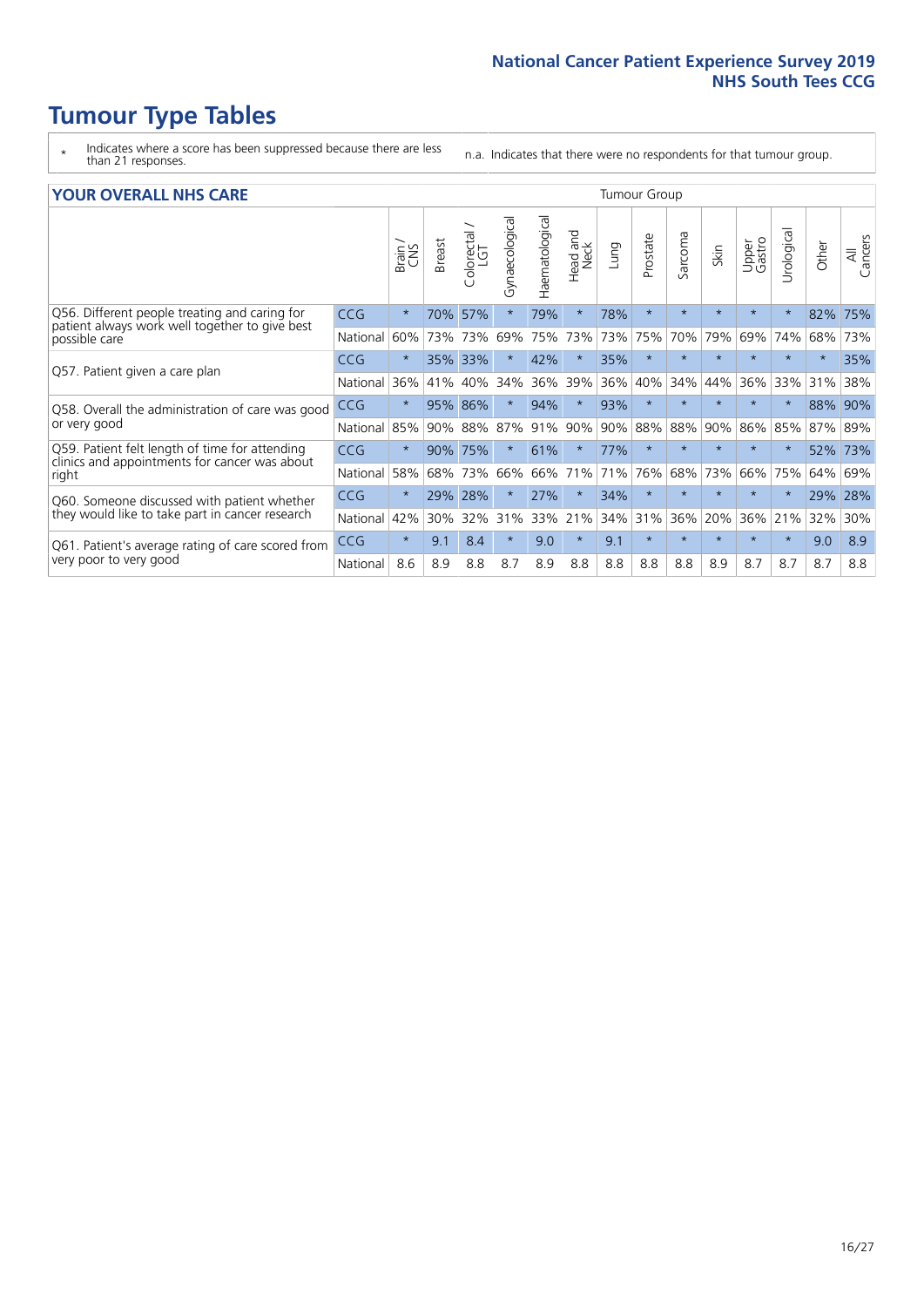### **Year on Year Charts**





#### **DIAGNOSTIC TESTS**





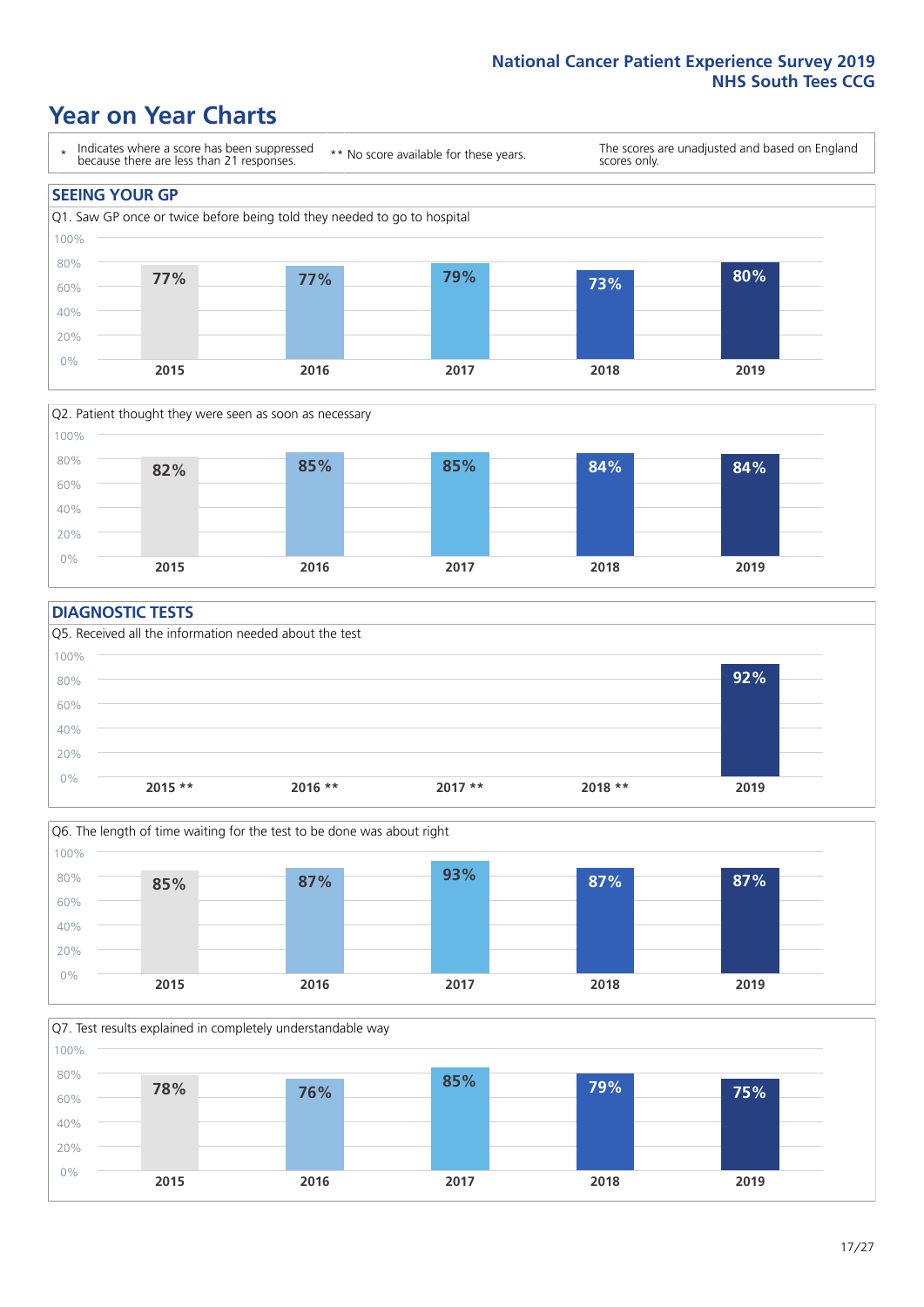## **Year on Year Charts**

\* Indicates where a score has been suppressed because there are less than 21 responses.

\*\* No score available for these years.

The scores are unadjusted and based on England scores only.

#### **FINDING OUT WHAT WAS WRONG WITH YOU** Q10. Patient told they could bring a family member or friend when first told they had cancer 0% 20% 40% 60% 80% 100% **2015 \*\* 2016 2017 2018 2019 78% 86% 81% 81%**







#### **DECIDING THE BEST TREATMENT FOR YOU** Q14. Patient felt that treatment options were completely explained 0% 20% 40% 60% 80% 100% **2015 2016 2017 2018 2019 83% 85% 85% 86% 88%**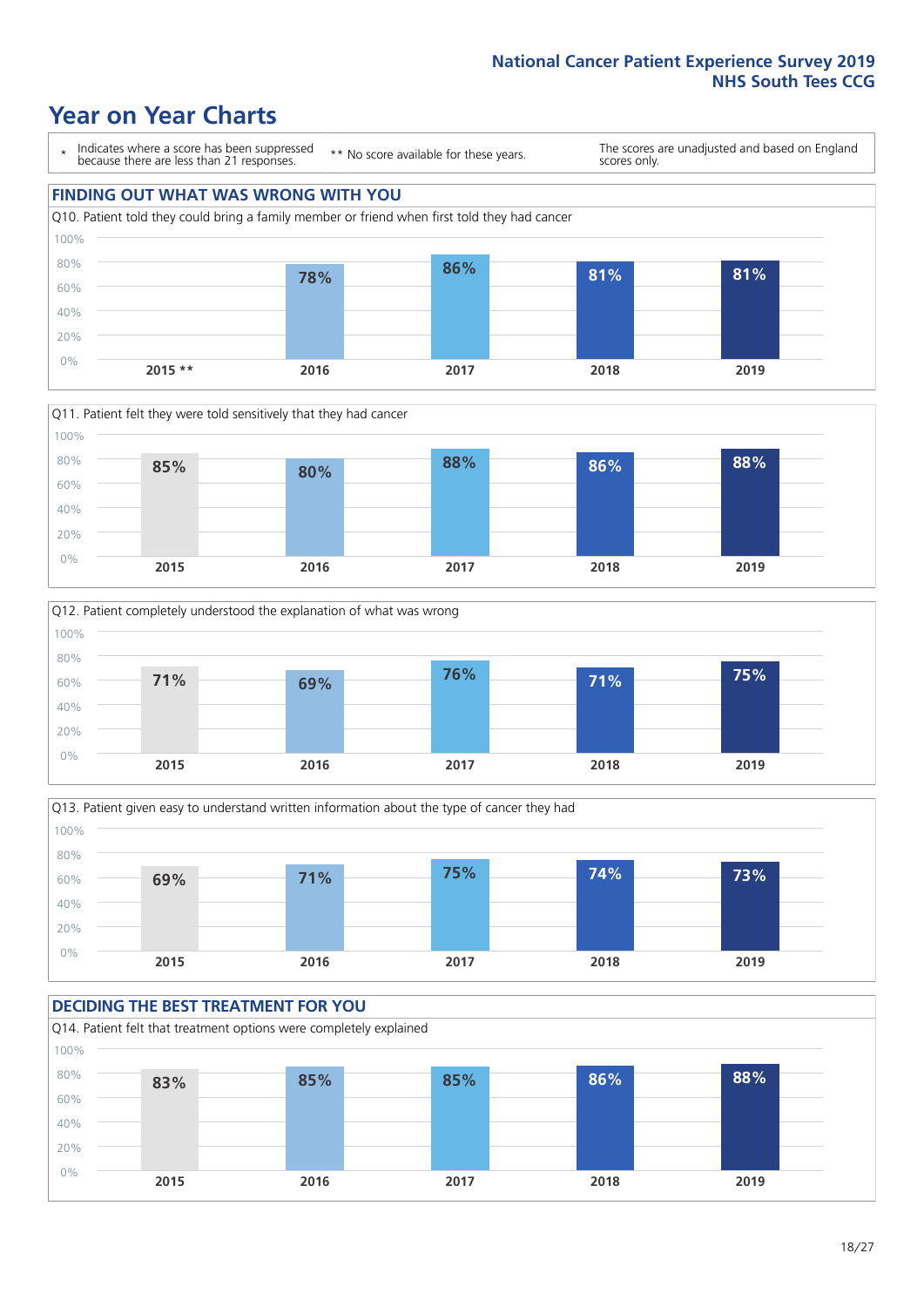### **Year on Year Charts**







Q18. Patient definitely involved as much as they wanted in decisions about care and treatment  $0%$ 20% 40% 60% 80% 100% **2015 \*\* 2016 \*\* 2017 \*\* 2018 \*\* 2019 82%**

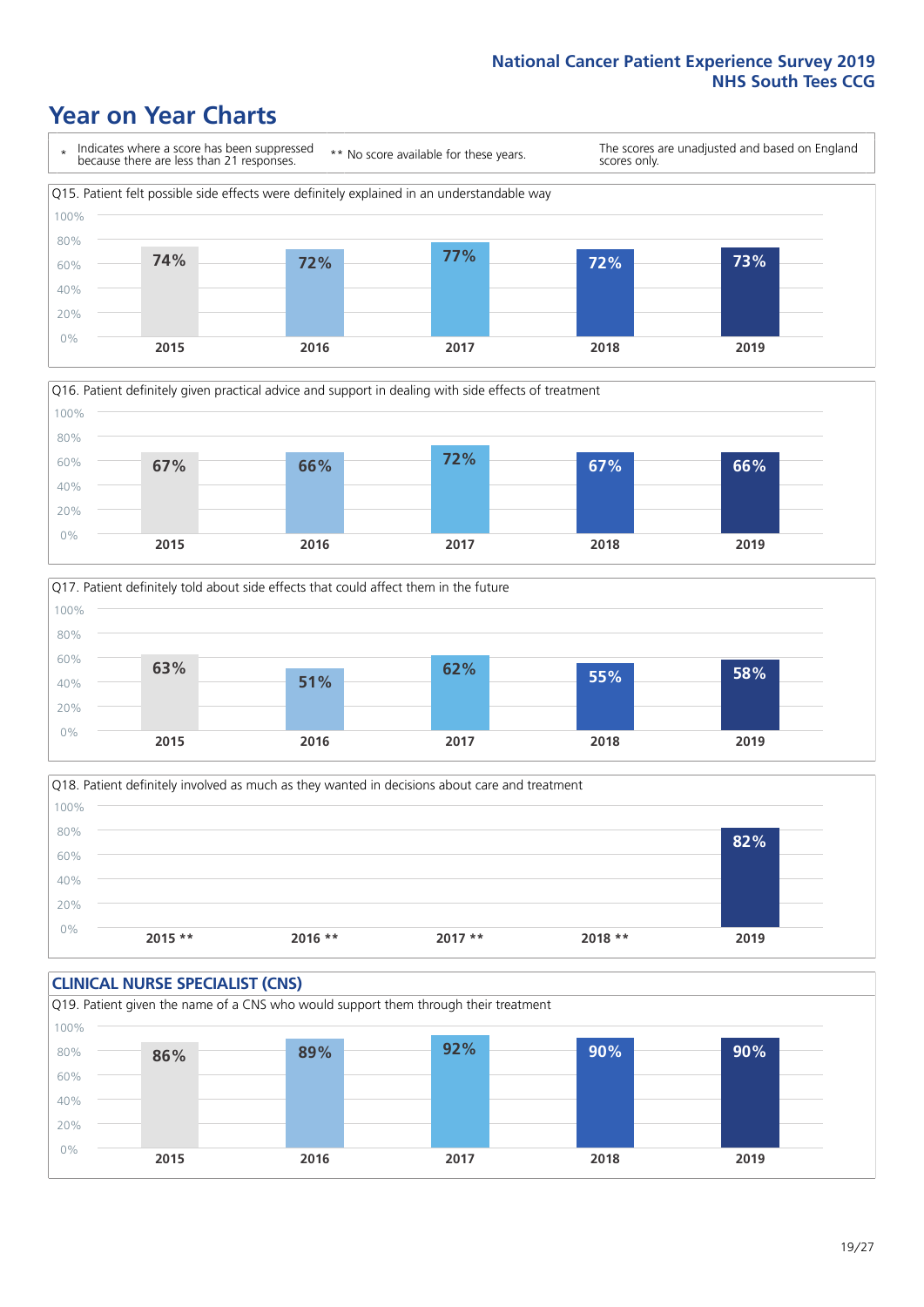### **Year on Year Charts**









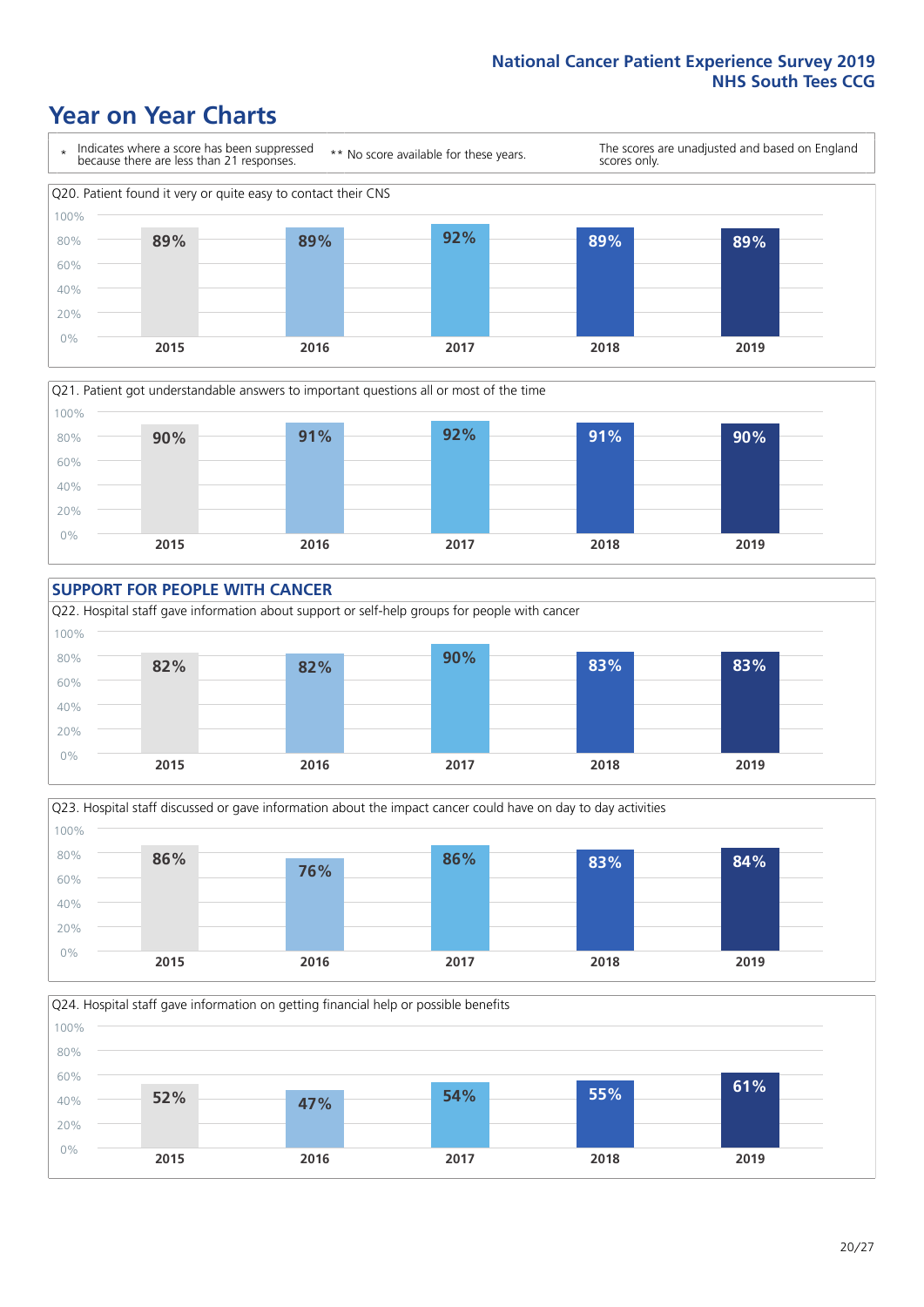### **Year on Year Charts**



#### **OPERATIONS**





#### **HOSPITAL CARE AS AN INPATIENT** Q30. Hospital staff didn't talk in front of patient as if patient wasn't there 0% 20% 40% 60% 80% 100% **2015 \*\* 2016 \*\* 2017 \*\* 2018 \*\* 2019 80%**

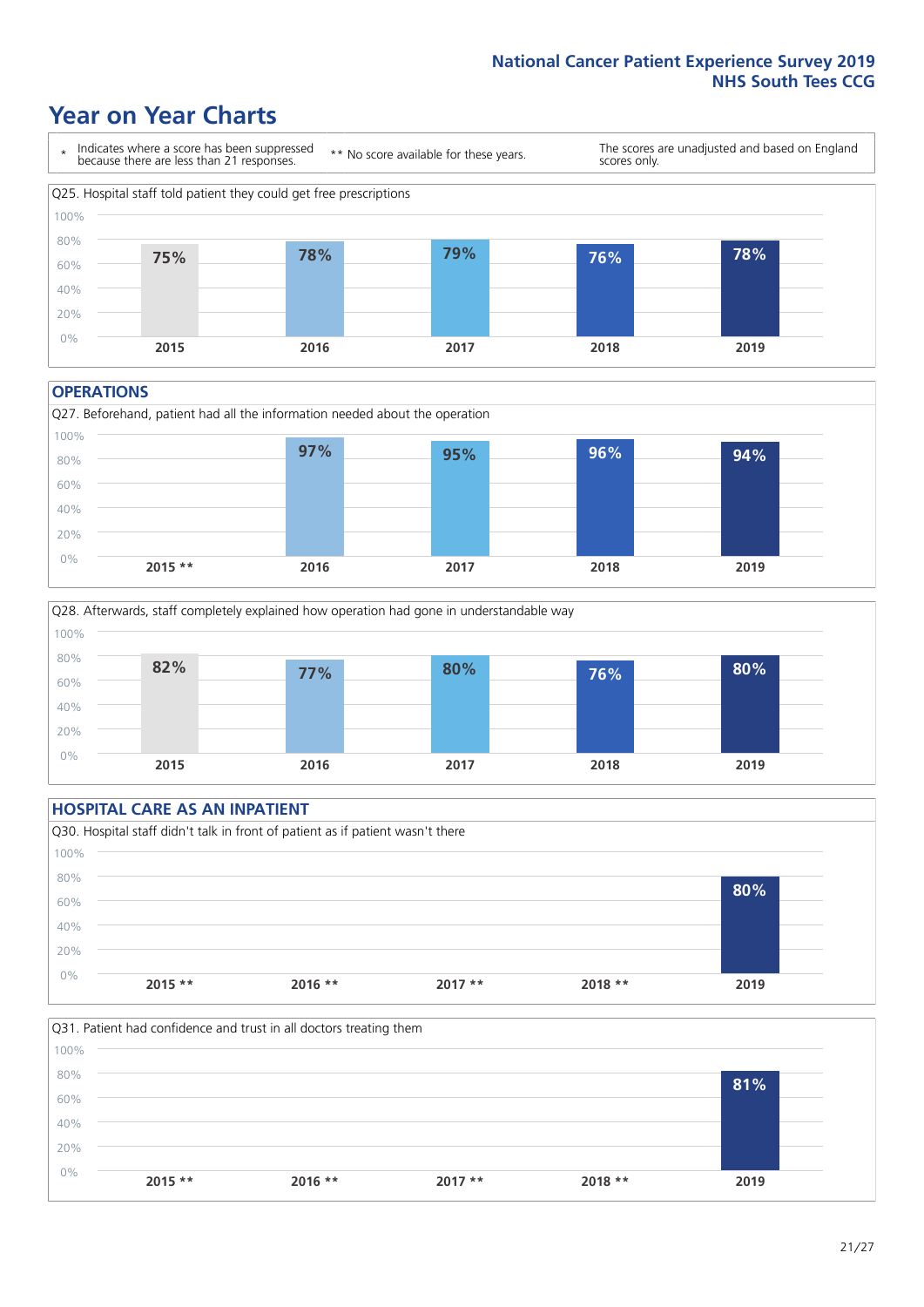### **Year on Year Charts**









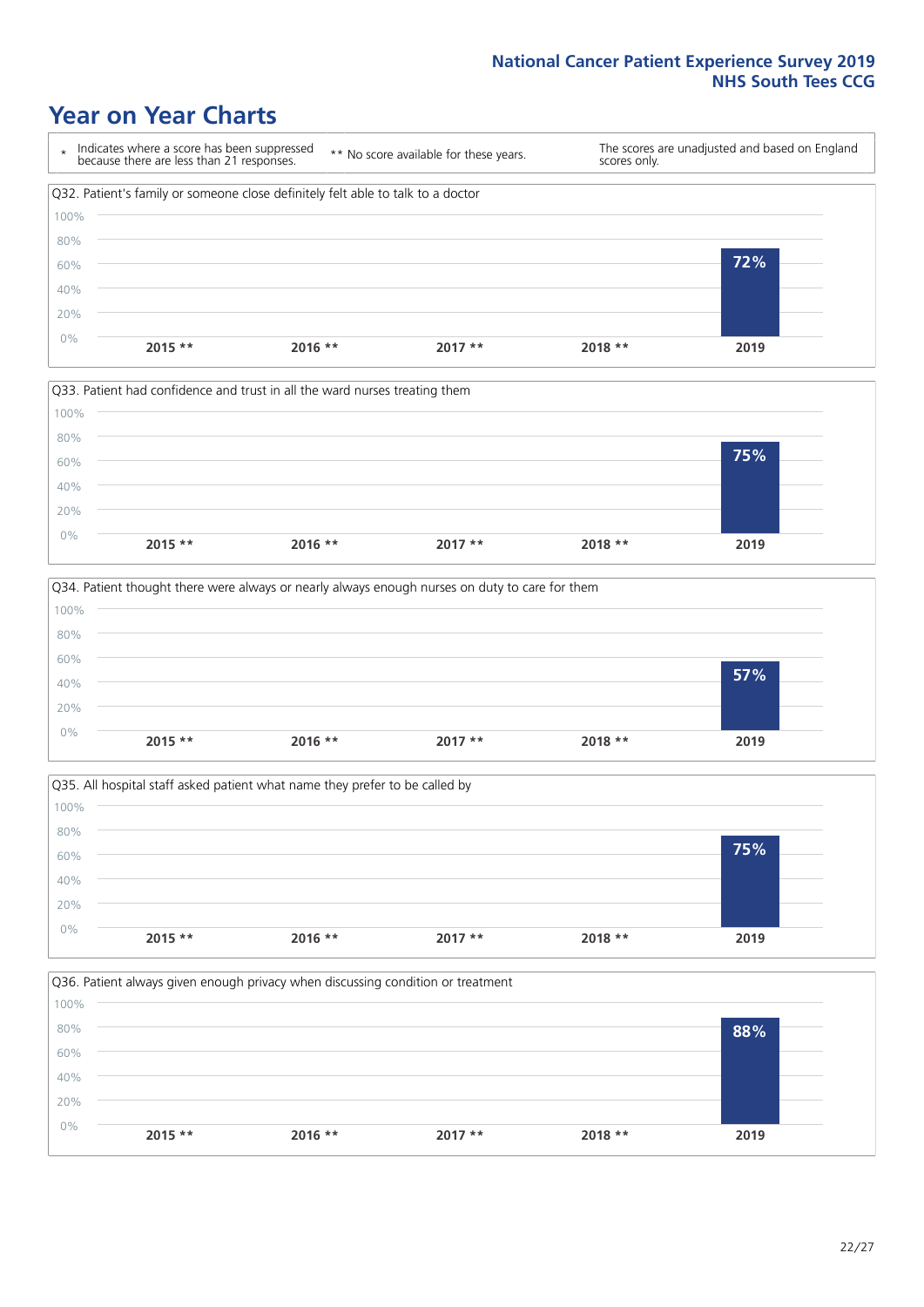### **Year on Year Charts**





![](_page_22_Figure_4.jpeg)

![](_page_22_Figure_5.jpeg)

![](_page_22_Figure_6.jpeg)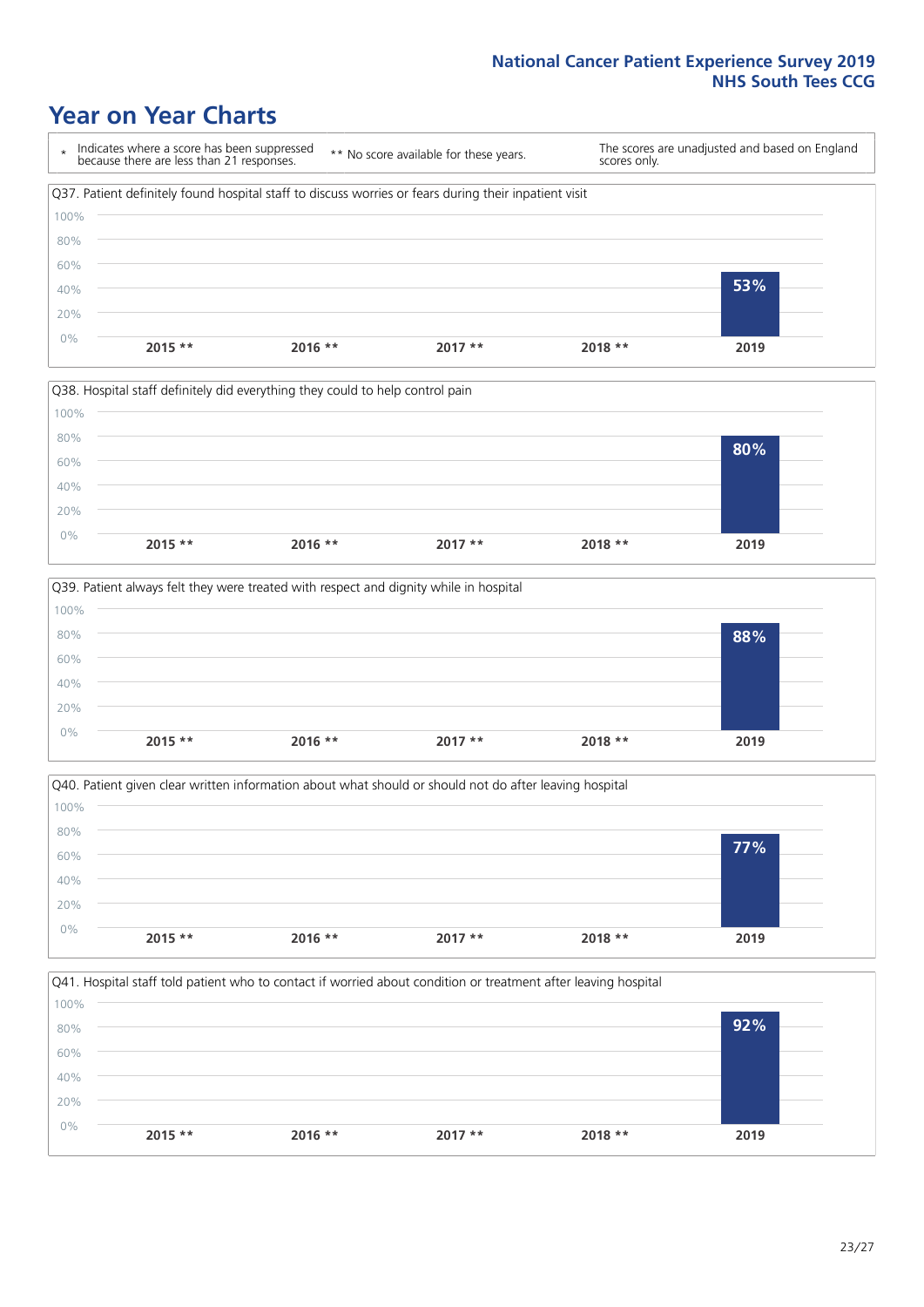### **Year on Year Charts**

\* Indicates where a score has been suppressed because there are less than 21 responses.

\*\* No score available for these years.

The scores are unadjusted and based on England scores only.

#### **HOSPITAL CARE AS A DAY PATIENT / OUTPATIENT**

![](_page_23_Figure_6.jpeg)

![](_page_23_Figure_7.jpeg)

![](_page_23_Figure_8.jpeg)

![](_page_23_Figure_9.jpeg)

Q49. Beforehand patient completely had all information needed about chemotherapy treatment 0% 20% 40% 60% 80% 100% **2015 2016 2017 2018 2019 86% 84% 83% 85% 83%**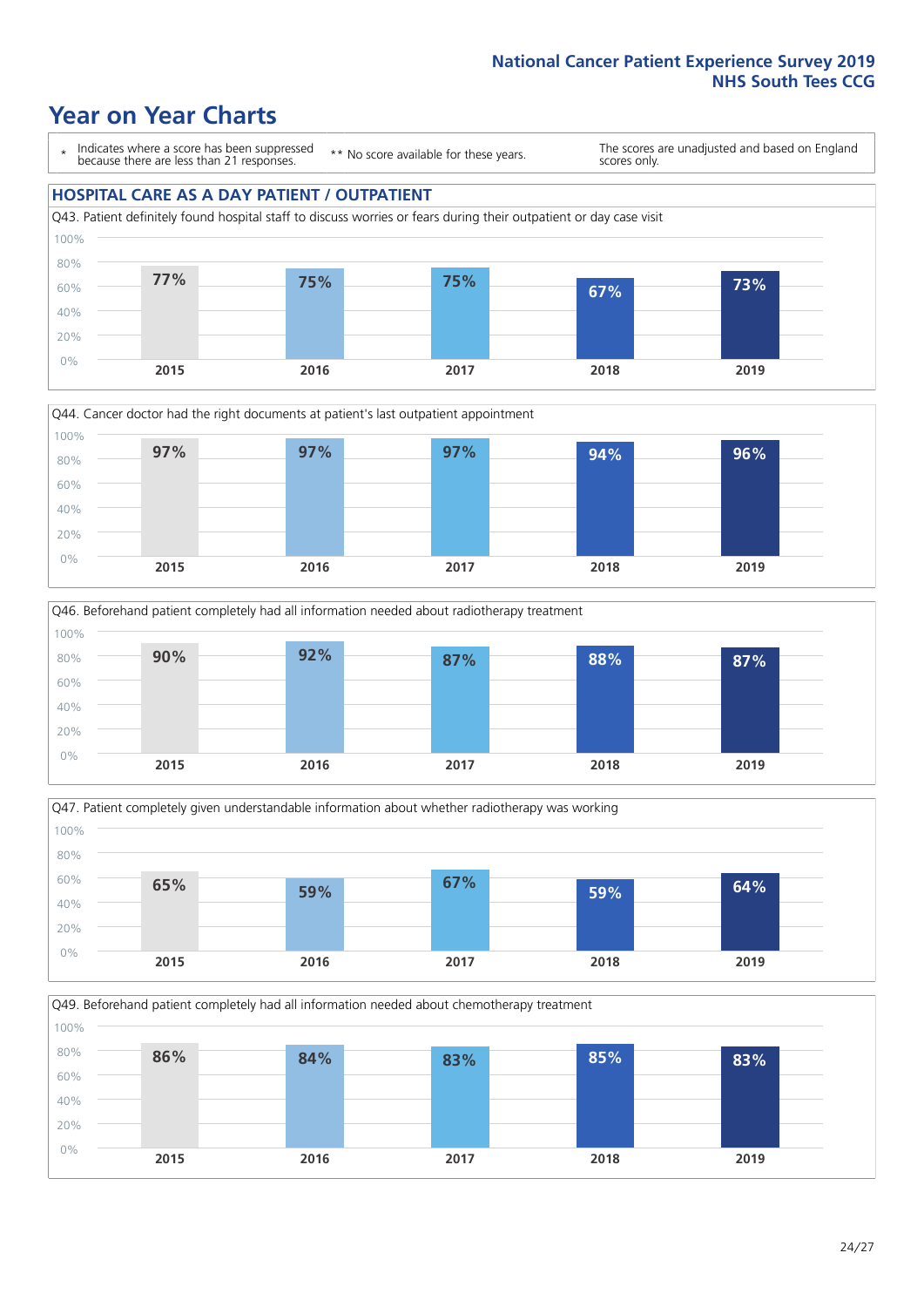### **Year on Year Charts**

\* Indicates where a score has been suppressed because there are less than 21 responses. \*\* No score available for these years. The scores are unadjusted and based on England scores only. Q50. Patient given enough information about whether chemotherapy was working in a completely understandable way 0% 20% 40% 60% 80% 100% **2015 2016 2017 2018 2019 69% 65% 63% 64% 66%**

#### **HOME CARE AND SUPPORT**

![](_page_24_Figure_4.jpeg)

![](_page_24_Figure_5.jpeg)

![](_page_24_Figure_6.jpeg)

![](_page_24_Figure_7.jpeg)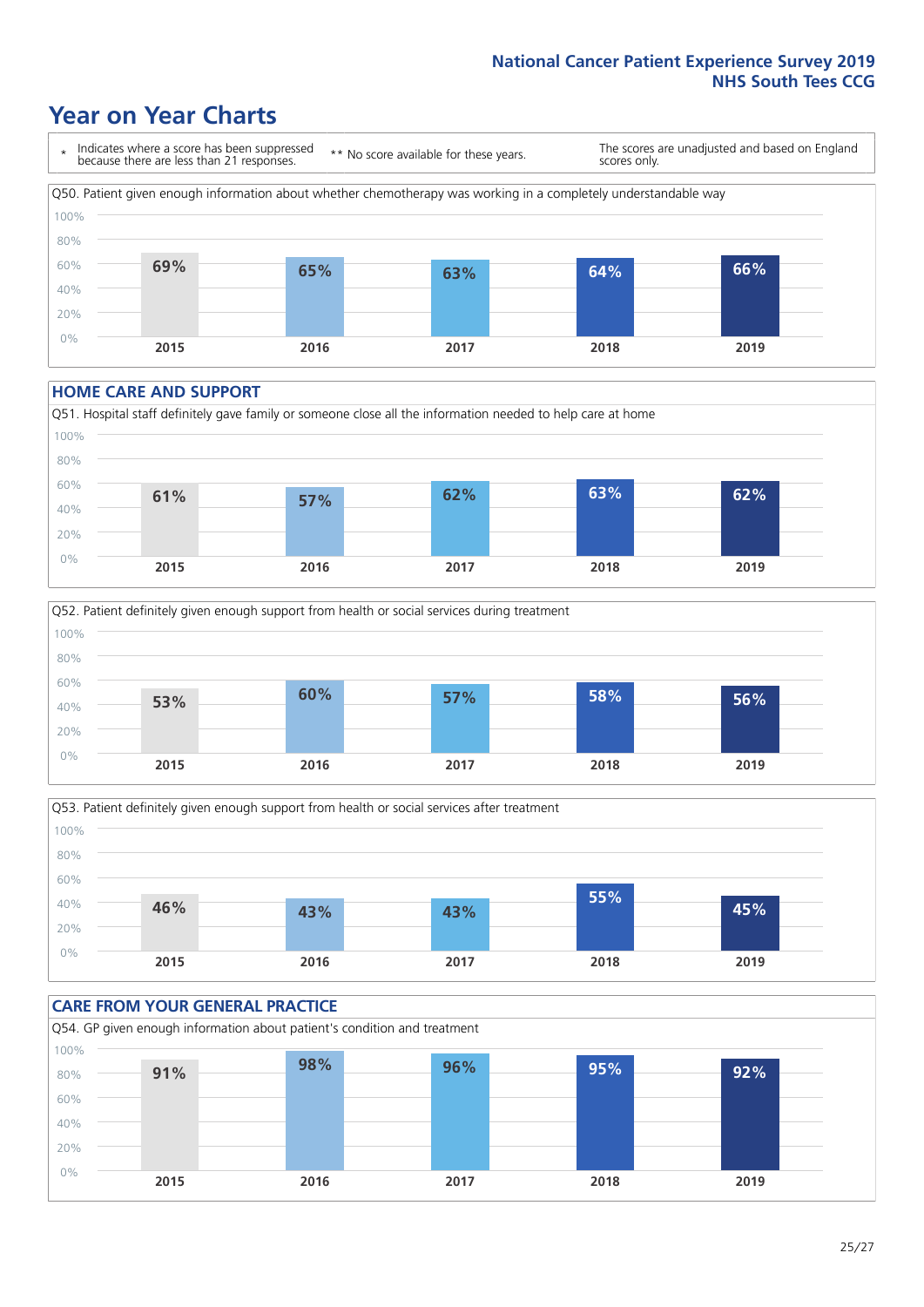### **Year on Year Charts**

\* Indicates where a score has been suppressed because there are less than 21 responses.

\*\* No score available for these years.

The scores are unadjusted and based on England scores only.

![](_page_25_Figure_5.jpeg)

#### **YOUR OVERALL NHS CARE**

![](_page_25_Figure_7.jpeg)

![](_page_25_Figure_8.jpeg)

![](_page_25_Figure_9.jpeg)

Q59. Patient felt length of time for attending clinics and appointments for cancer was about right

![](_page_25_Figure_11.jpeg)